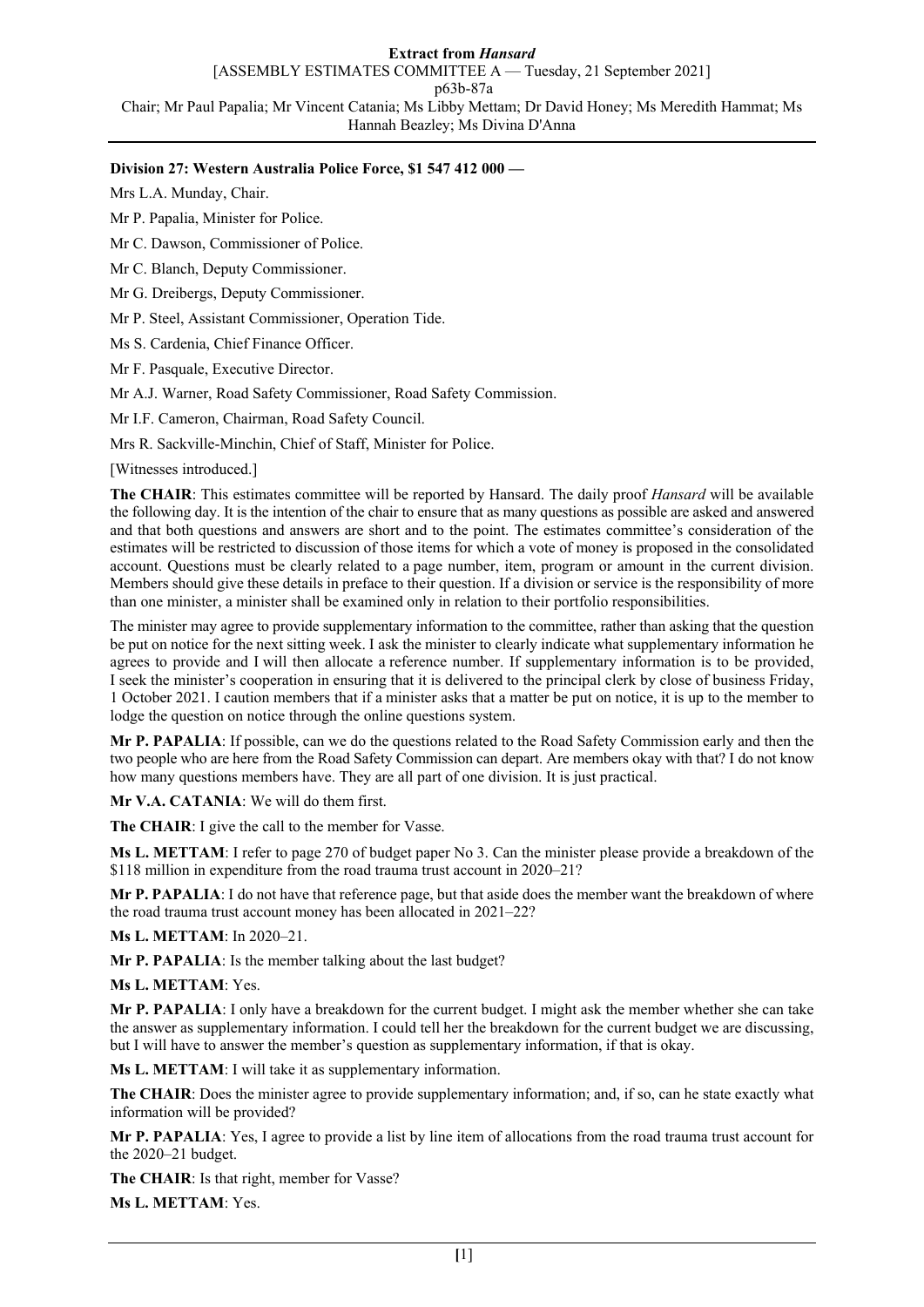## [*Supplementary Information No A6.*]

**Ms L. METTAM**: Also, could we have a breakdown of the expected \$99 million in expenditure from the RTTA in 2021–22?

**Mr P. PAPALIA**: I have that for us. The approved budget for this year has: increased breath and drug testing, \$5.95 million; expansion of drug testing capabilities, \$1.394 million; roadside alcohol and drug testing election commitment, \$1.013 million; crash blood testing, \$912 000; electronic school zone signs, \$2 million; RoadWise program, \$1.832 million; School Drug Education and Road Aware program, \$1.671 million; alcohol interlock assessment and treatment services, \$1.531 million; replacement of mobile breath and drug testing bus, \$600 000; Prevent Alcohol and Risk-related Trauma in Youth program, \$485 000; automatic number plate recognition technology, \$180 000; Safer Roads, category, regional road safety improvements, \$20 million; metropolitan intersections low-cost treatments, \$5 million; metropolitan intersections, \$1 million; rural intersection advance warning signs, \$60 000; speed enforcement camera operations and infringements, \$17.359 million; speed enforcement administration, \$4.881 million; regional road enforcement increased police deployment, \$1.5 million; speed monitoring, \$100 000; south west emergency rescue helicopter, 4.65 million; road trauma support service, \$904 000; data linkage, \$148 000; state trauma registry, \$373 000; policy research and governance, \$9.011 million; community education and engagement, \$8.871 million; infringement management reform program, \$6.938 million; and regional road enforcement mobile camera trial, \$1.5 million. The total is \$99.872 million.

### [7.10 pm]

**Ms L. METTAM**: What impact has COVID-19 had on the revenue flow to the road trauma trust account?

**Mr P. PAPALIA**: I do not believe it has had an impact, but I might hand over to the Road Safety Commissioner, Mr Warner, to answer that.

**Mr A.J. Warner**: The simple answer is not as much as we initially anticipated. We anticipated a \$5 million reduction in the early stages of the COVID response in terms of revenue because of what we anticipated to be lower traffic volumes on the roads because of lockdowns and the like. That did not eventuate, because we stayed out of lockdown essentially for most of the year. The revenue came back to what we would normally expect.

**Ms L. METTAM**: What is the infringement management reform program, at a cost of \$6.9 million?

**Mr P. PAPALIA**: I will pass over to the Road Safety Commissioner again.

**Mr A.J. Warner**: This is a major reform program for the government. It is aimed at a couple of things, but primarily it is about fixing up the technology in the back-end processing system for infringements. The current system is old and out of licence, so a lot of extra support needs to go into it. We are in the process of looking at tenders now. We have gone out to a formal public tender for new technology solutions. That is under evaluation now. Those responses and the evaluation will form a submission to the government in due course about the implementation of whatever solution we do get.

**Mr V.A. CATANIA**: I refer to page 411 and under "Road Safety", paragraph 12 states —

The Road Safety Commission (the Commission) is leading the implementation, across Government and within the community, of the Driving Change—Road Safety Strategy for Western Australia 2020–2030 which aims to reduce the numbers of people killed or severely or seriously injured by 50–70% by 2030.

Could the minister give an update about whether those targets are being met? Was there a reduction of those who were killed or seriously injured in this financial year just gone? What is the projection in the coming financial year? Will the police force meet those targets or are they someway off?

**Mr P. PAPALIA**: I might hand over to the Road Safety Commissioner and, if necessary, the chair of the Road Safety Council, too, because this is a longer term objective with regard to reducing the numbers.

**Mr A.J. Warner**: The minister is right; it is early days in terms of counting the numbers. There is usually a lag between each calendar year and when the crash statistics are published. We know that COVID had an impact on 2020's, pleasingly, lower road trauma and we will have to wait until the end of this calendar year to get a sense of a trend. It looks like it is coming back to what we would normally expect as the previous trend, but it is still a downward trend.

**Dr D.J. HONEY**: In relation to the significant issues impacting the agency, were traffic police taken off the roads to deal with the COVID issues?

### **Mr P. PAPALIA**: Who, sorry?

**Dr D.J. HONEY**: Traffic police, as in, the police normally patrolling the roads. Was there a reduction in police patrolling the roads to put resources into the COVID response?

**Mr P. PAPALIA**: At what time?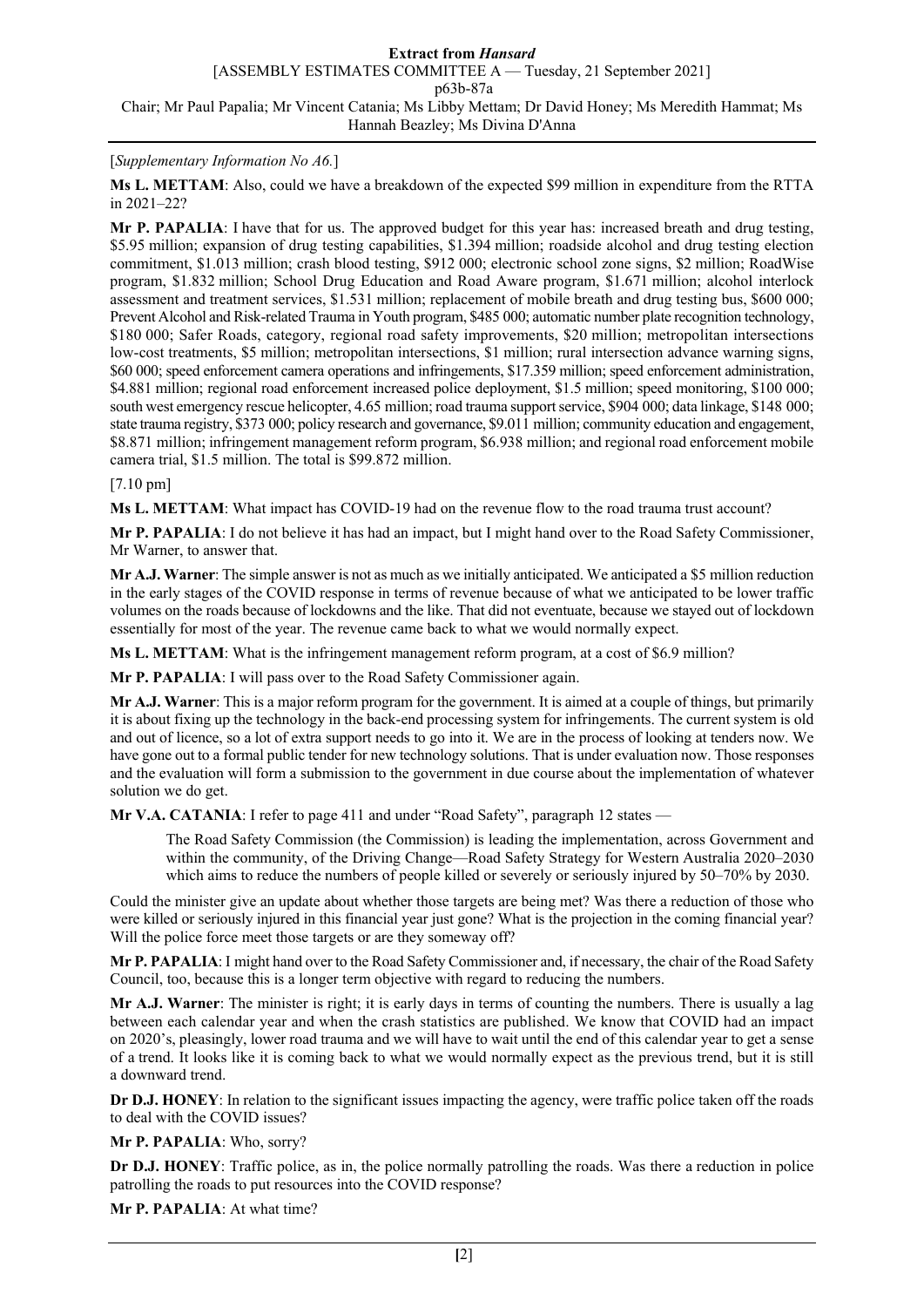## **Dr D.J. HONEY**: Over the past 12 months.

**Mr P. PAPALIA**: Obviously, during some parts of that time there was very little traffic. When we shut borders and imposed multiple internal borders on the state, the flow of traffic was massively diminished. There was really very little concern around policing traffic other than the roadblocks that we had enforced. With regard to outside those times, I can ask the Commissioner of Police to respond to that.

**Mr C. Dawson**: With respect to police officers deployed on duties during certain periods of border control, we had the business of dealing with arrivals by road during the year at the South Australian border at Eucla, with just under 100 000 arrivals over that full year. That obviously required stopping individual vehicles and persons to be spoken to. There were 51 023 arrivals at the Northern Territory border at Kununurra on Victoria Highway. Just over 150 000 vehicles were stopped. That was just at the border control, but the member may recall that we had three periods of border control lockdowns: between 1 and 14 February 2021, in which we stopped 232 077 vehicles; between 24 and 27 April, some 39 305 vehicles were stopped; and between 29 June and 3 July, just over the financial year, with 63 704 vehicles stopped. They contained 455 000 people as a sum total just during those three operations.

In regard to breath and drug testing, for a very short time we suspended the use of breath and drug testing by way of what is commonly known as booze buses. That was for only several weeks during quite a heightened risk of outbreak and infection control. We had public health advice about that. There was a heightened state of public health concerns about asking people to blow into an apparatus and in a randomised way. It did not prevent police from still apprehending people and charging people for drink or drug–impaired driving. But for a short time we did lower the incidence, and that was based on public health advice. Also, we had some challenges, obviously, with police wearing personal protective equipment during that time. That has all been fully accommodated and addressed, but it had a marginal impact on the enforcement role for police.

**Ms L. METTAM**: I refer to page 410 of budget paper No 2, volume 2, under "Spending Changes" and the line item "RTTA—Mobile Camera Trial—Metropolitan and Regional". What is the total funding allocated to this trial?

**Mr P. PAPALIA**: I think I already read it out as \$1.5 million. It was in that list when the member asked about the road trauma trust account allocations. It was one of those line items.

**Ms L. METTAM**: I can see the \$1.5 million in the 2021–22 budget. I interpreted that as the project had increased in cost by \$1.5 million. Can the minister clarify? Is the whole cost of the program \$1.5 million?

**Mr P. PAPALIA**: That is a new trial and it is a funding allocation for a trial of a mobile point-to-point camera system, which is a new thing for Western Australia. It is pretty new to the country. I think one other jurisdiction might have trialled or implemented it. It will be similar to the point-to-point speed cameras that the member will have on the way to Vasse, her electorate, along the Forrest Highway. These are mobile, though, so we could have a couple of trailers with the same capability but they provide enhanced capabilities. The idea is that we will get cameras that record not only speed, but also have the capacity to identify whether people are wearing seatbelts or using mobile phones. I also hope we will have automatic numberplate recognition, and, with any luck, the idea would be that we link that piece of equipment to our State Operations Command Centre to provide extra intelligence. That is what I hope we will achieve. It is a trial at the outset. In the event that it works and is successful, we will look towards another budget and potentially roll it out more widely.

### [7.20 pm]

**Ms L. METTAM**: By definition, it is not at a fixed location; it is mobile in terms of movement and not just picking up mobiles!

**Mr P. PAPALIA**: No, it is not picking up mobiles. It is literally something that is mobile and can be placed in different locations around the state. Parts of the state that at the moment do not get much in terms of that type of coverage would be captured.

**Ms L. METTAM**: I am not sure whether the minister can answer this, but what is the current technology in relation to mobile phone use while driving? I appreciate that it is an ongoing concern. A pilot program is being invested in at the moment. Do the current cameras also enforce —

**Mr P. PAPALIA**: No; they are just purely for speed. A camera system is being trialled on the Mitchell Freeway, but that is not being done by the police or the Road Safety Commission; that is being done by Main Roads Western Australia.

**Mr V.A. CATANIA**: Is that the one that looks like something from *Dr Who*?

**Mr P. PAPALIA**: No, not that one. I think the member is talking about speed cameras. Main Roads is trialling one on the Mitchell Freeway that also has the capacity to detect mobile use and the wearing of seatbelts. It is that sort of technology, but it is a fixed camera. We are looking at mobile cameras, so that will enable us to move them around.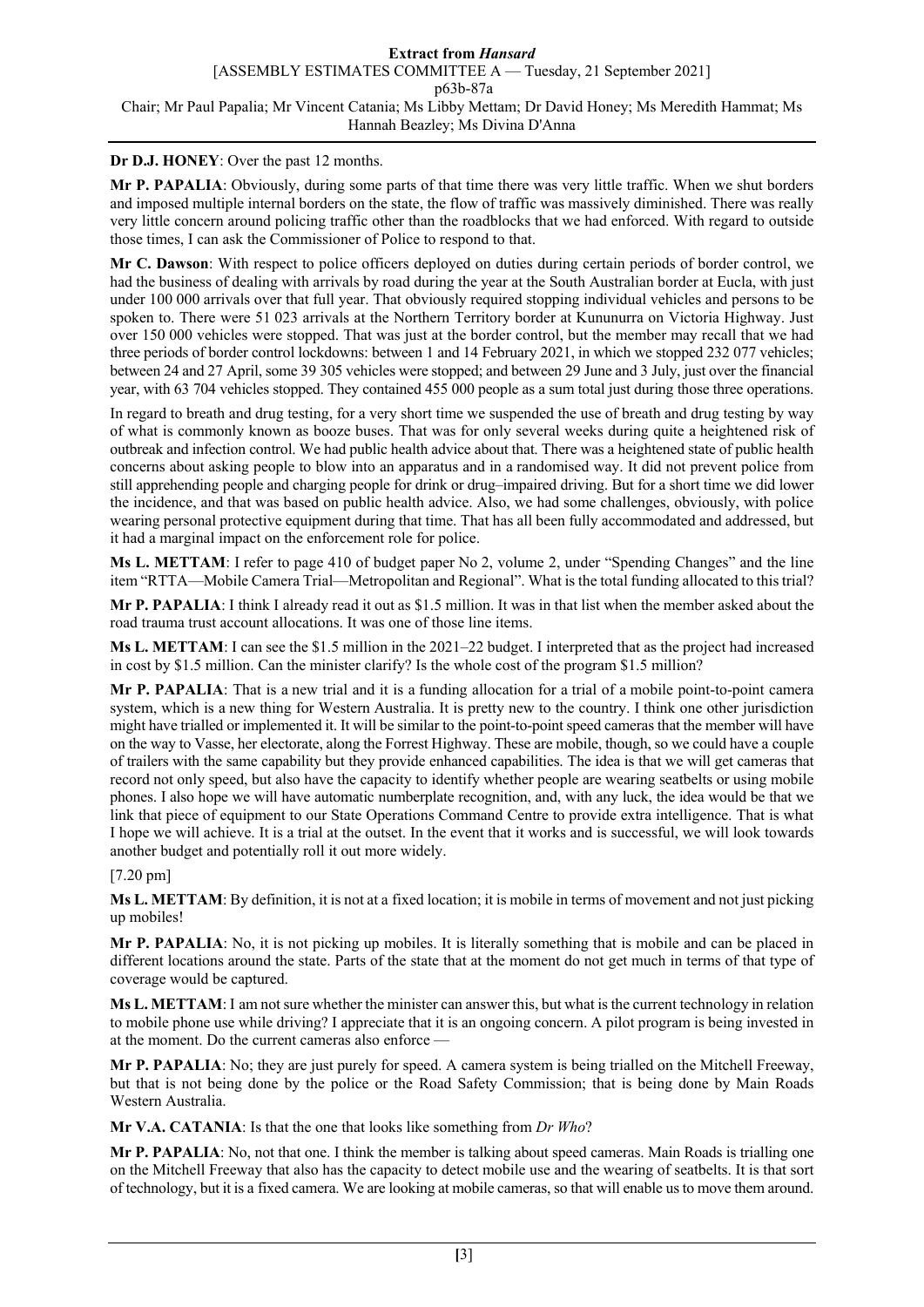People will not necessarily know where they will be, and we can put them on roads that in the past would not have had coverage.

**Ms M.J. HAMMAT**: My question relates to page 412 and the fifteenth point under "Significant Issues Impacting the Agency". Can the minister outline the new funding from the state and federal governments for the regional road safety program and how this will improve road safety in regional WA?

**Mr P. PAPALIA**: Essentially, as a consequence of a partnership with the federal government, the program is part of the single biggest investment in regional road safety in this state's history. It looks at things like a wider bitumen seal to road shoulders and the installation of audible edging and centrelines in a lot of the major arterials roads in regions that have been identified, mainly by Main Roads, as needing necessary and likely improvements that could be achieved through this investment. I am hopeful that it will result in a significant reduction in some of our single car run-offs, because they seem to be terribly prevalent. People are driving themselves off the road often because of fatigue or inattention and having serious crashes. These changes have been proven to work, and there has been something like a 50 per cent reduction in serious and fatal crashes on Indian Ocean Drive since those types of works were rolled out. The hope is that we achieve that sort of reduction elsewhere where we are doing it.

It will be very interesting to watch the program's impact, because serious regional crashes involving injury, serious injury or fatalities disproportionately contribute to our road toll. The regions used to comprise something like 60 per cent of fatalities on roads and now it is more like 70 per cent, so anything that will reduce that outcome will get an enhanced return in the reduction of the overall road toll.

**Ms L. METTAM**: On page 410 under spending changes is the regional road enforcement unit.

**Mr P. PAPALIA**: Volume 2, page 410, and the line item "Regional Road Enforcement—Increased Police Deployment"?

**Ms L. METTAM**: Yes. The increased police deployment is reflected as only \$1.5 million for 2021–22. How many FTEs will that provide for that year, and how will they be funded going forward?

**Mr P. PAPALIA**: This is from the road trauma trust account, and that is just one source of funding for that activity to enhance our regional roads enforcement. I might hand over to the Commissioner of Police about where they specifically are. I have been down to Capel where one of the regional road enforcement units is located. An enhanced presence on regional roads is partly a consequence of this funding. I might hand over to the commissioner, for enlightenment.

**Mr C. Dawson**: Thank you. The regional road enforcement is designed primarily based on the road safety statistics about persons who are killed or seriously injured. Ordinarily, they are measured in the major arterial roads to and from the Perth metropolitan area, in a radius of about 400 kilometres of the major arterial roads. Speed still remains a significant factor on those arterial roads. On average, over the past five years, in 53 deaths a year, which is about 32 per cent of the deaths, speed has been a significant factor. The extent of the situation in regional WA is further emphasised in that south west corner, which the member is obviously well aware of as it is in her electorate, which comprises some 24 per cent of the state population. Approximately 70 per cent of deaths on WA roads have occurred on roads in regional WA compared with a five-year average of about 60 per cent.

The deployment of regional road enforcement will complement that supplied by the district police. By way of example, the police at Bunbury and Busselton will still deploy and enforce, but, as the minister has already outlined, at Capel, a component of the deployment of officers are dedicated to regional road enforcement. The concept is based on statistics and harm, and optimises the deployment to get maximum use of police visibility on the roads, which obviously complements other road enforcement measures such as cameras. The concept has been in operation, in my estimation, on regional road enforcement for about 10 years, and it has proven to be quite successful.

**Ms L. METTAM**: How many FTEs make up the funding allocation?

[7.30 pm]

**Mr P. PAPALIA**: I might get Deputy Commissioner Blanch to answer that one.

**Mr C. Blanch**: Thank you. The \$1.5 million increase —

**Mr P. PAPALIA**: Sorry; instead of Deputy Commissioner Blanch, Mr Pasquale seems to be the one who might have the correct answer.

**Mr F. Pasquale**: The additional investment is not for new police officers. It is basically supplementing the existing capacity with extra funding to be able to do blitz-type operations. It provides for overtime and any consumable costs.

**Mr P. PAPALIA**: Does the member know there is a unit based at Capel?

**Ms L. METTAM**: Yes.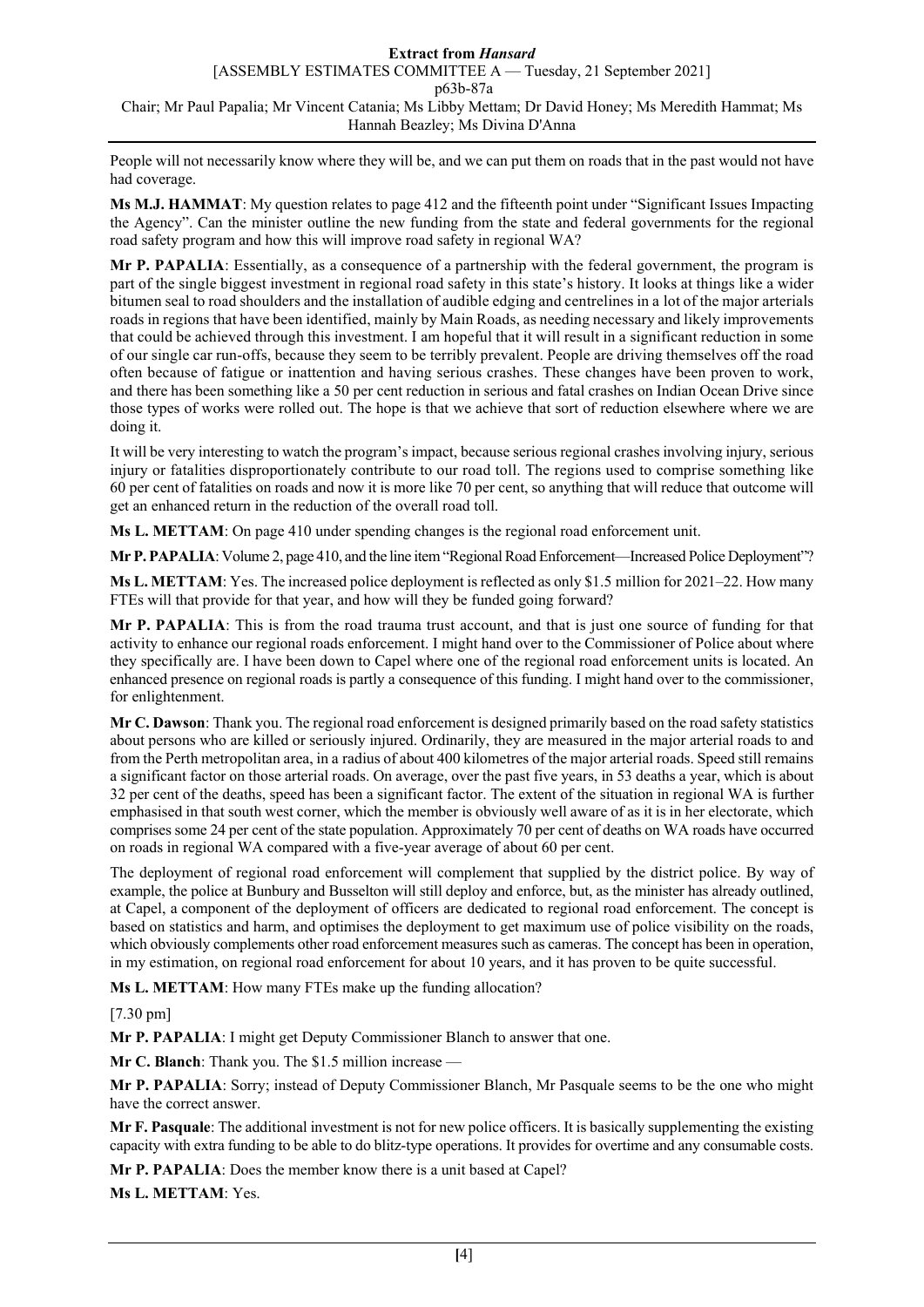**Mr P. PAPALIA**: The member has probably visited it. It is dedicated to that task.

**Ms L. METTAM**: To clarify, why is this funding allocated for just one year? What will happen in the forward estimates, beyond 2022?

**Mr P. PAPALIA**: The road trauma trust account is allocated on the recommendation of the Road Safety Council to the Road Safety Commission. The recommendations that it made were 100 per cent complied with. That determination is made by the Road Safety Council and then complied with by the Road Safety Commission in this case.

Are we all good on road safety?

**Ms L. METTAM**: We are good.

**Mr P. PAPALIA**: If members do not mind, we will excuse Iain and Adrian. They can go home. Thank you very much for accommodating that; we will let them go home and enjoy the evening.

**Mr V.A. CATANIA**: I refer to paragraph 6 on page 411. I quote –

The Western Australia Police Force continues to build positive relationships with young people in the community. This work includes contributing to better outcomes for youth and the community by leveraging opportunities with partner agencies, including the Police and Community Youth Centres, to provide early intervention, diversion and prevention strategies for at-risk young people.

I have asked this question in Parliament before. I refer to anywhere in regional Western Australia in places like Carnarvon, Meekatharra or Broome. It is not that I am against the strategy, but it needs to be fully funded and provided with support programs for youth crime. I want to know whether the minister or his predecessor has issued a directive to the Commissioner of Police, or whether the Commissioner of Police has issued a directive to police officers around regional Western Australia, not to charge youth under the age of 15 years, or charge youth up to a certain point when they get out of control. Like I said, in places like Carnarvon, people need respite from the youth crime that is going on. The police officers also need a break as well as the youth who are continually breaking and entering, and causing damage. They need a break from society for their own selves. Is it true that there is a directive by the commissioner issued to police officers not to charge youth under the age of 15 years?

## **Mr P. PAPALIA**: No.

**Mr V.A. CATANIA**: Is there no directive to charge or, let me put the question a little bit differently —

**Mr P. PAPALIA**: You made a speech, member. If you have a question, ask the question. Do not precede it with a massive speech that is intended to be divisive and encourage concern in the community over, I do not know, Facebook posts or whatever it is the member is sourcing his material from.

**Mr V.A. CATANIA**: There is concern in the community; that is the problem.

**Mr P. PAPALIA**: Just ask a question with a line item from the budget.

**Mr V.A. CATANIA**: It is paragraph 6 on page 411. I want to know whether it is true that the commissioner has directed officers to try to avoid charging youth under the age of 15 years by going into juvenile justice strategies, to other families or next of kin before youth are being charged through the court system. I want to know whether there is any foot on the hose for charging youth under the age of 15. We do have a crime problem and we do have a youth problem. The evidence I have heard from police officers around this state is that they have a directive not to charge youth under the age of 15 years.

**Mr P. PAPALIA:** I already answered the member's question.

**The CHAIR**: Let us move on with a new question. I give the call to the member for Cottesloe.

**Dr D.J. HONEY**: I refer to page 409 in budget paper No 2, volume 2. Note (a) under the table refers to the redress scheme for the police. In the past 12 months, how many applications have there been and how many applications have been accepted under that scheme?

**Mr P. PAPALIA**: No, member; that scheme has closed.

**Dr D.J. HONEY**: The scheme has been completed.

**Mr P. PAPALIA**: Yes, it has been completed. Essentially, some 70 per cent of applications were found to be eligible. There were 366 applicants. They were assessed by an independent assessment panel. The member would recall former Commissioner O'Callaghan was chair of it and there was representation from the Department of the Premier and Cabinet. In total, 265 applicants were assessed as eligible. As part of the process, a review was undertaken into an applicant's cadet service history, which resulted in a further eight eligible applicants receiving supplementary payments of around \$123 000. The redress scheme concluded on 31 July last year.

**Dr D.J. HONEY**: I understand that it has become a normal workers' compensation claim. How many claims have there been for workers' compensation for the police?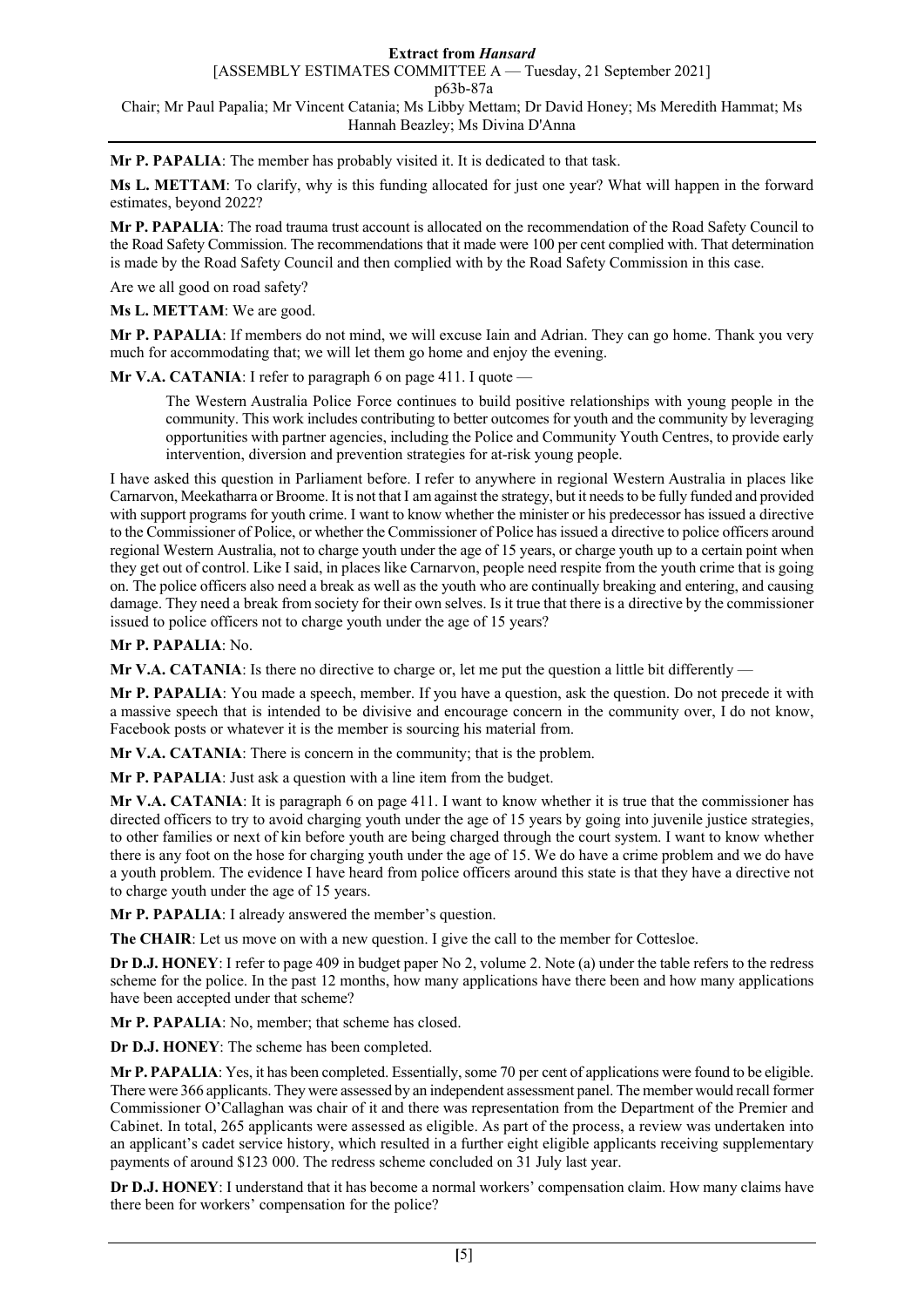**Mr P. PAPALIA**: No, member. Historically, police have what is considered to be more generous medical benefits than that of other public servants. This government, for the first time in history, undertook a range of initiatives to address caring for medically retired police officers in a more comprehensive manner. The first thing we did was remove them from being dealt with under a section 8 notice, which is the same process by which people are dealt with if they had a loss of confidence by the commissioner. We then initiated the redress scheme, which I just referred to. That was the first time it had been provided.

Last December, before the election, the Premier and the then Minister for Police gave a commitment at the WA Police Union AGM that the government would introduce a police compensation scheme. It would preserve all their current entitlements. Every state government prior to this time in history has indicated that, were police to be given a form of compensation, they would have to relinquish part of their entitlements as quid pro quo. The Premier gave an assurance that that would not be the case. It is quite a comprehensive and pretty significant change. At the moment, we are working on the legislation to enable the establishment of a police compensation scheme. We are still working on that. I hope to conclude that work in the near term and introduce it to Parliament. I look forward to everyone supporting it.

[7.40 pm]

**Ms L. METTAM**: I refer to page 126 of budget paper No 3. Under the heading "COVID-19 Emergency Management", it states —

The Western Australia Police Force spent \$34.3 million in 2020–21 on operational costs to support the State's emergency response to the COVID-19 …

The additional operating costs relate to processing international and interstate travellers, the G2G Pass application …

And other pandemic-related costs. Since Victoria moved to high risk, how many G2G PASS applications have been received from people in Victoria and how many were approved?

**Mr P. PAPALIA**: The member needs to refer to a budget line item and a matter addressed in the budget. The member is asking about something that was not part of the crafting of the budget. It needs to be about what has been allocated is for the budget in this financial year or in this budget round. The member is asking about something that is operationally related to a period that was probably post the compiling of this budget. It is probably more appropriate for the member to put a question of that nature on notice to me as the minister, as this relates to current operations, not the budget.

**Mr V.A. CATANIA**: Could she do it by way of supplementary information?

**Mr P. PAPALIA**: No.

**Mr V.A. CATANIA**: Why not?

**Mr P. PAPALIA**: It is because I asked for it to be put on notice. Did the member not hear the instructions at the start of the hearing?

**The CHAIR**: The minister can choose not answer and he can choose for it to be put on notice.

**Mr P. PAPALIA**: That is appropriate because it is not really a budget matter.

**The CHAIR**: Would you like it on notice, member for Vasse?

**Mr P. PAPALIA**: She has to put it on notice in her own time.

**Ms L. METTAM**: I have to put it on notice.

**Mr V.A. CATANIA**: I refer to page 410, significant issues impacting the agency and the COVID-19 response. The first paragraph states —

… the Western Australia Police Force is performing duties associated with border security, quarantine arrangements, track and trace services and compliance measures.

How many individuals in Western Australia have been fined for breaching COVID directions? What is the total value of fines issued up to when the budget was finalised?

**Mr P. PAPALIA**: I am informed that the total, probably at the last time it was compiled, was 766 infringements. I cannot tell the member the overall quantum of fines.

**Mr V.A. CATANIA**: Do they vary?

**Mr P. PAPALIA**: There are different penalties. Again, that is a question I suggest the member put on notice.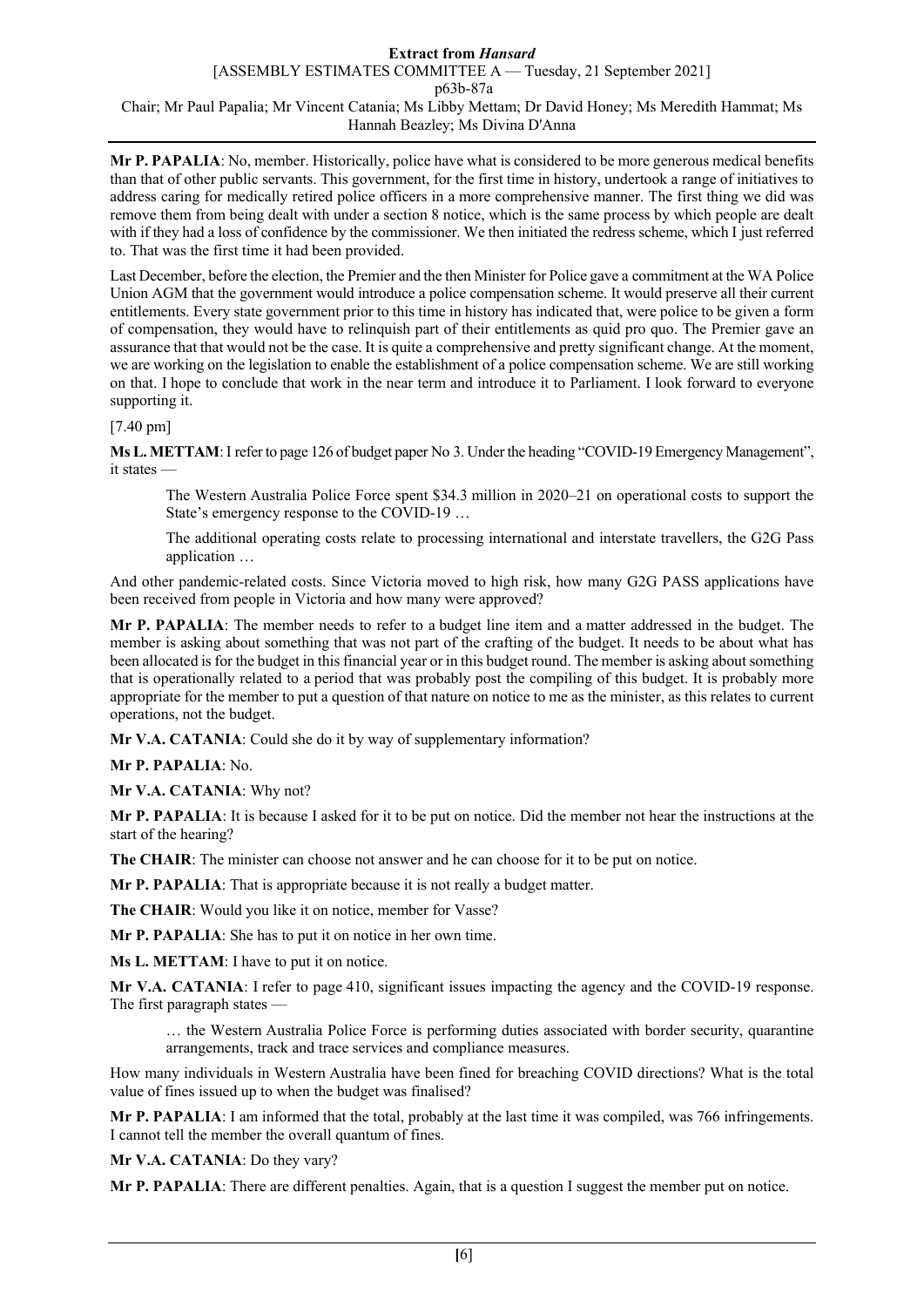**Mr V.A. CATANIA**: Any chance of getting it as supplementary information?

## **Mr P. PAPALIA**: No.

**Mr V.A. CATANIA**: How many businesses have been fined for breaching COVID directions? What is the total value of those fines?

**Mr P. PAPALIA**: We do not have to hand the breakdown the member has requested. If the member puts the question on notice, I will get an answer to him.

**Mr V.A. CATANIA**: Can I ask for it as supplementary information?

**Mr P. PAPALIA**: No.

**Mr V.A. CATANIA**: How many cautions or warnings have been issued to individuals or businesses for breaching COVID-19 directions?

**Mr P. PAPALIA**: I am not sure that that is a category. There are cautions. There have been 42 cautions, including 10 juvenile cautions.

**Mr V.A. CATANIA**: It is a big problem that people are very complacent, particularly in regional Western Australia, about checking in and businesses do not direct their customers to check-in. How many individuals and businesses have been penalised for failing to use the SafeWA check-in system?

**Mr P. PAPALIA**: I think that is kind of what the member asked before about how many businesses have been penalised for not complying. The member will have to put the question on notice.

**Mr V.A. CATANIA**: Any chance, yet again, of getting it as supplementary information?

**Mr P. PAPALIA**: I am reluctant to take supplementary questions for this sort of statistical data because it takes up police time, and right now they are pretty busy. They are focused on defending the state against one of the greatest threats we have encountered since the Second World War. I do not want to divert police from the priority of that task to something that can be done a little slower in accordance with the obligations around putting questions on notice. The questions are not extraordinarily related to the budget. Members can ask me those sorts of questions any time and I will provide them with an answer in accordance with the standing orders on questions on notice.

**Mr V.A. CATANIA**: Minister, I beg to differ. This is what Parliament and the budget process is about. We live in a democratic system in which it is our job, on behalf of Western Australians and taxpayers, to question ministers and any department. It is our duty as members of Parliament to ask those questions. This is not about whether it takes up one's time; this is about being open and transparent. The minister's government was elected on rolled-gold transparency in 2017, but there has been anything but rolled-gold transparency and openness from this government.

**Mr P. PAPALIA**: It is about the prioritisation of effort.

**Mr V.A. CATANIA**: Accountability is not a government priority.

**Mr P. PAPALIA**: The priority for the state, the government and the vast majority of Western Australians right now is keeping the state safe in the midst of a global pandemic. I am pretty comfortable about asking the member to put the question on notice. He will still get an answer; it is just that it will be in accordance with the standing orders.

**Mr V.A. CATANIA**: It is never accountable. Is making sure the government is operating in the correct manner not being safe?

**The CHAIR**: Minister, would you like to move on? Next question, please.

**Dr D.J. HONEY**: I refer to page 409 of budget paper No 2, volume 2. I note that the net appropriation to deliver services has a very marginal increase from the 2020–21 estimated actual to the 2020–21 budget estimate and then relatively moderate increases going forward. The government has committed to 950 extra policemen. How will those additional police officers be accommodated inside that relatively marginal increase in the budget line item?

**Mr P. PAPALIA**: The commitment to what is essentially 950 additional officers above attrition over four years began in the previous budget period. In fact, in the last financial year 350 officers above attrition were recruited. For the next three years, there will be 200 additional officers above attrition each year, and the budget accommodates those numbers.

**Dr D.J. HONEY**: What is the average cost, approximately, of an additional police person, plus likely support resources?

**Mr P. PAPALIA**: I might throw to Mr Pasquale for that one.

[7.50 pm]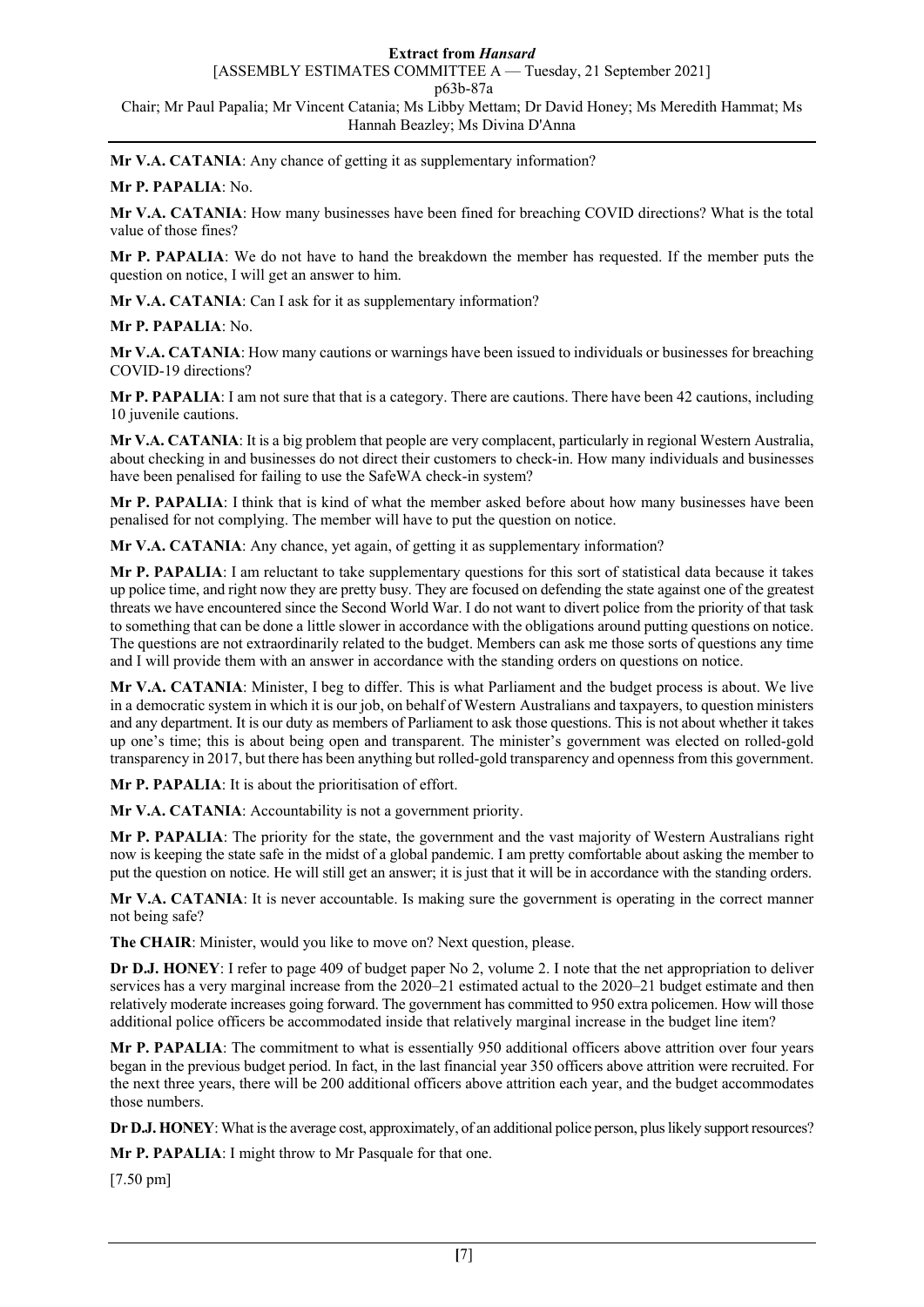**Mr F. Pasquale**: I do not have the exact cost to hand, but I can probably qualify the first question. All the salaries and directly related costs of employment under the program for the additional 950 police officers are incorporated right across the forward estimates. That includes funding for uniforms, the recruitment processes, and equipment and vehicles. I refer the member to page 410 where he will see a reference to infrastructure planning under the line item "New Initiatives", which is about halfway down the page. That refers to the provision from the government to fund the police to plan for our capital accommodation requirements and to also supplement the employment of the additional officers under the 950 program. Other costs will come on board to accommodate the future placement of the 950 program.

**Mr P. PAPALIA**: The costs beyond wages and personnel are also accommodated in other parts of the budget through infrastructure programs for some of the buildings that will be built to accommodate the future growth as a consequence of the 950 program.

**Dr D.J. HONEY**: My assumptions for the personnel costs—the minister would have this in his budget—is that it would probably cost about \$150 000 on average per new police officer if that includes on-costs plus equipment costs and the like. I am trying to get a sense of whether other money had to be found inside the budget or whether the budget has been increased adequately to cover that. The minister must have an average cost that he uses when he brings on a new police officer.

**Mr P. PAPALIA**: I think Mr Pasquale answered the member's question when he said that the cost of the growth is accommodated for in the budget.

**Dr D.J. HONEY**: With all due respect, minister, that does not tell me the estimated cost per person.

**Mr P. PAPALIA**: The member can put that on notice, if he wants to.

**Dr D.J. HONEY**: I would not have thought that was a hard question, but I will not hold the minister to it.

**Mr P. PAPALIA**: The person responsible just told the member that he could not give the answer right now and he also said that the full cost is accommodated for in the budget.

**Dr D.J. HONEY**: He did not say that he could not give me the answer.

**Mr V.A. CATANIA**: How many of the 950 police officers, by FTE, will be deployed over 2020–21 —

**Mr P. PAPALIA**: Which line is the member referring to?

**Mr V.A. CATANIA**: I am referring to the 950 police officers.

**Mr P. PAPALIA**: Which line is it?

**Mr V.A. CATANIA**: I refer to the second significant issue impacting the agency on page 410 under the heading "Safe, Strong and Fair Communities". It is down the bottom of the page and states —

To meet the Government's commitment of an additional 950 police officers …

How many of the 950 police officers, by FTE, will be deployed over 2021–22 and the forward estimates? How many of those, by FTE, will be located in the regions? What allocation has been made to Government Regional Officers' Housing to accommodate those officers?

**Mr P. PAPALIA**: I will not respond to the third question because this is the wrong portfolio. That relates to the Minister for Housing, and the member can ask that of him. I can ask the commissioner to respond to the number of police officers and where they might go.

**Mr C. Dawson**: Of the additional officers, we have already decided to allocate a number to regional WA. The member would be aware that we have promised that additional officers will go to the electorate of Carnarvon as part of the initial allocation.

**Mr V.A. CATANIA**: I have heard that it will be nine, five and three.

**Mr C. Dawson**: My colleague might have the number —

**Mr P. PAPALIA**: Hang on a minute. The member has to ask the question through me. What did the member ask?

**Mr V.A. CATANIA**: I asked whether it will be nine, five or three.

**Mr P. PAPALIA**: In relation to what?

**Mr V.A. CATANIA**: In relation to what the commissioner was saying about the number of police officers going to Carnarvon.

**Mr P. PAPALIA**: Was it about the number of additional officers in Carnarvon specifically?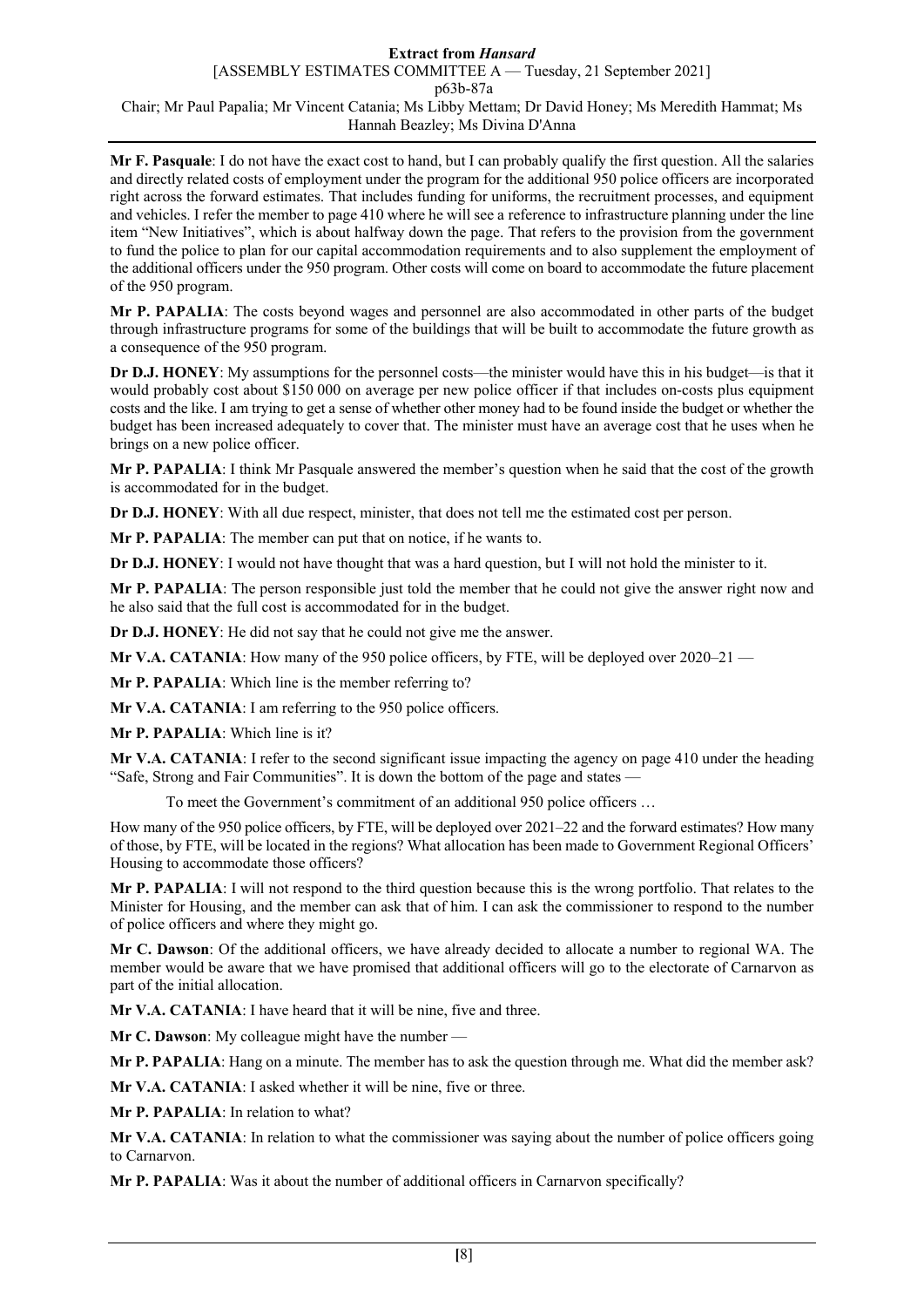**Mr V.A. CATANIA**: The commissioner mentioned Carnarvon and I asked how many additional police officers there will be. I have heard that there will be nine, five and three. I asked him whether he could put a figure on it.

**Mr P. PAPALIA**: That is getting a bit in the weeds for the commissioner to be responding to.

**Mr V.A. CATANIA**: I will let the commissioner continue and I will ask a follow-up question.

**Mr C. Dawson**: We have made a decision on the allocation. With some specificity, my recollection is that five FTE have been allocated to Carnarvon itself. We have done that based on a supply-and-demand match. Some FTE has been appropriated specifically to assist the court security and custodial services contract. My recollection is that after some extensive negotiation with the Department of Justice, 67 FTE were specifically allocated to places that have a District Court and also for the transfer of prisoners. Again using Carnarvon as an example, as the member is aware, that applies to the transfer points for the movement of incarcerated and/or remand prisoners, and includes Kununurra, Broome, Karratha, Carnarvon and Busselton. There may be one other location that I have missed; I am doing this from memory.

Further to that, we have also extended specialist support by way of additional detectives and general duties officers throughout regional WA. We have withheld making a decision over the last two years of the forward estimates because we primarily need to support the COVID-19 response through Operation Tide. As at the end of September 2021, 300 recruits of the additional 950 additional officers had graduated, and by April 2022, a further 230 recruits will graduate. They will then be able to be supplemented beyond the COVID response. Ideally, they will be able to be further distributed throughout the metropolitan area and regional Western Australia. We have not come to a definitive landing on that yet because we are still in a state of emergency. As I said in one of my earlier responses, we have had to issue, and as the State Emergency Coordinator I have signed, over 700 individual Emergency Management Act directions. Depending on whether there has been an infection—the member would be aware that we had two truck drivers who recently travelled to Western Australia across three jurisdictions—we have to put additional measures in place. We supplement officers in the country in places such as Eucla and Kununurra and, at times, we have also had infected crew members coming to Western Australia who have had to be brought ashore to places such as Geraldton and Port Hedland. In those instances, we surge the number of police to support the local police. We have kept it intentionally dynamic and agile so that we do not denude the local policing effort. Deputy Commissioner Dreibergs and Assistant Commissioner Steel are doing that on a day-to-day basis and ensuring that the local communities do not suffer a loss of the policing effort, because we have in excess of 500 officers that we have dedicated to the COVID-19 response. Although we use local police if necessary, we are always supplementing them by flying officers back and forth from the Kimberley out to Eucla et cetera, and we will supplement them again, depending on the particular criticality.

In summing up, there are further additional officers who can be permanently deployed, and have been already. They have already arrived at places like Busselton, Derby, Kununurra and Broome. As we emerge out of the state of emergency, I expect that we will be in a better position to make those longer term decisions.

**Mr P. PAPALIA**: Essentially, that reflects what I have already said about the prioritisation. The operational demand is met as required. The priority of the policing effort goes towards the greatest risk. Right now we are in the middle of a pandemic, which represents a pretty serious risk to the state. Obviously, that gets priority with respect to personnel deployment, but there is flexibility in the system to meet the ongoing policing challenges as well.

**Mr V.A. CATANIA**: The commissioner mentioned the 67 police officers in regional WA such as in Carnarvon, Kununurra and Broome where the court systems are, and he mentioned that additional police are taking over the roles that would normally be done by —

**Mr P. PAPALIA**: There has been a deployment of police officers to fill the vacuum that existed during the entire time of the previous government's tenure. The member for Vasse would know that for a long time the police officers in Busselton have been requesting additional officers to meet the requirements around court security. That is similarly the case in a number of regional areas. As a consequence of this growth in recruiting and additional police officer numbers and prioritisation by the commissioner, it is now being done by police officers.

### [8.00 pm]

**Mr V.A. CATANIA**: It is now being done by police officers, so they are not additional police who are on the beat, working the beat and assisting?

**Mr P. PAPALIA**: Essentially, if they are there and they were not there before, who does the member think was doing the work before when they were required to assist with court security?

**Mr V.A. CATANIA**: I am assuming that the company has a contract; I am not too sure.

**Mr P. PAPALIA**: No, no, no. For eight and a half years in government, the previous government failed to respond to this task.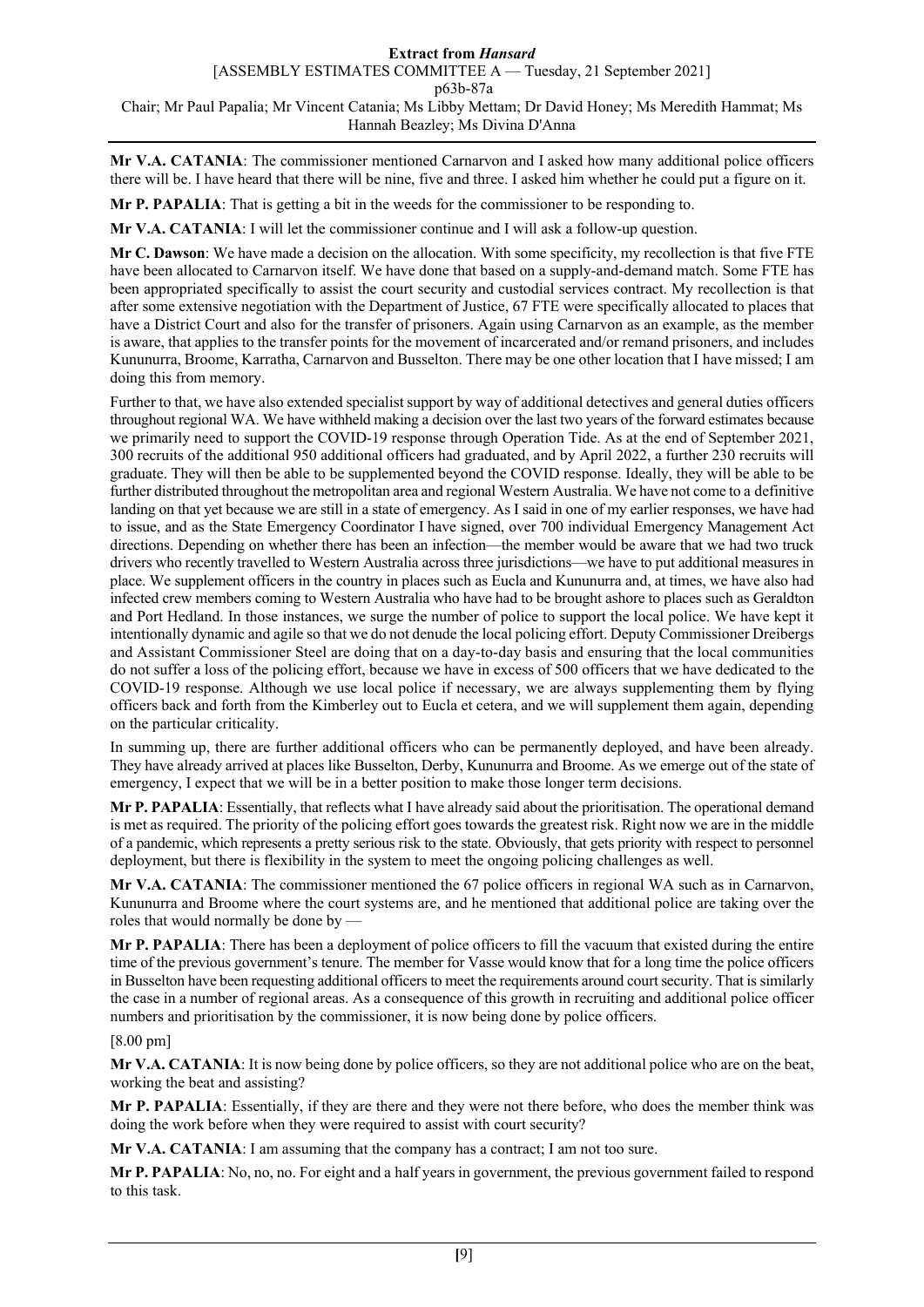## **Extract from** *Hansard*

[ASSEMBLY ESTIMATES COMMITTEE A — Tuesday, 21 September 2021] p63b-87a Chair; Mr Paul Papalia; Mr Vincent Catania; Ms Libby Mettam; Dr David Honey; Ms Meredith Hammat; Ms Hannah Beazley; Ms Divina D'Anna

**Mr V.A. CATANIA**: The minister is saying that in regional WA, in places where there is a court like Carnarvon, Kununurra and so forth, the additional police officers are there to provide security at the courthouse itself, not to actually walk the beat?

**Mr P. PAPALIA**: That is partly so. They support the security requirements and there is flexibility around the use of the police officers, but they are additional officers who were not there when the member was in government.

**Dr D.J. HONEY**: I refer to page 412 of budget paper No 2, volume 2, relationship to government goals, and the government goal "Safe, Strong and Fair Communities". Police response times in the Perth district and Northbridge have increased from 2.9 minutes in 2016–17 to 13.6 minutes in 2020–21. Does the minister believe that that is an adequate response time for the Perth region, and what has caused that significant increase in response times?

**Mr P. PAPALIA**: Which line is the member referring to?

**Dr D.J. HONEY**: I am referring to the government goal of "Safe, Strong and Fair Communities" on page 412 of budget paper No 2, volume 2.

**Mr P. PAPALIA**: Where is response times there?

**Dr D.J. HONEY**: The government goal —

**Mr P. PAPALIA**: Where is response times there?

**Dr D.J. HONEY**: Response time is part of safe, strong and fair communities.

**Mr P. PAPALIA**: Where is response times there?

**Dr D.J. HONEY**: Also as a key effectiveness indicator. It is not in there, minister, but it is part of being a safe and strong community.

**Mr P. PAPALIA**: No, it is not. The member is not referring to a line in the budget.

**Dr D.J. HONEY**: Therefore, the minister does not need to respond to it. That is very poor.

**Mr V.A. CATANIA**: I refer to page 420 of budget paper No 2, volume 2, details of controlled grants and subsidies. I point out the "Police and Community Youth Centres (PCYC) Carnarvon and Kununurra". I want to put on record: thank you for the invite to the opening! It was very disappointing that I never got one. Unfortunately, this is where the politics play out, but as the local member, it was disappointing that I did not get an invite. I want to put that on record.

**Mr P. PAPALIA**: Thank you, member. I will pass on to the PCYC that hosted that event and was responsible for the invitations that you are disappointed with it. I will let Geoff Stooke know that you are disappointed in his performance.

**Mr V.A. CATANIA**: Unfortunately, during the election campaign, the manager of the PCYC was promoting the Labor Party candidate. I just want to put that out there. My question is: can the minister confirm that as an election commitment in 2017, \$3 million was allocated to the PCYC in Carnarvon?

**Mr P. PAPALIA**: Member, what I can confirm is that your front knows no bounce. You are a pretty appalling political animal when it comes to your reference to volunteers at the PCYC.

**Mr V.A. CATANIA**: I just want to know. Was it \$3 million, minister?

**Mr P. PAPALIA**: Is the member saying that the volunteer at the PCYC is not doing a good job?

**Mr V.A. CATANIA:** I did not say that at all. I want to know —

**Mr P. PAPALIA**: The member's reference earlier on was pretty embarrassing.

**Mr V.A. CATANIA**: I am asking the minister a question. Was it the government's election commitment of \$3 million to build a PCYC? When I look at the budget, under \$1 million has been spent, so what happened to the over \$2 million for PCYC? It has left community groups now without a home.

**Mr P. PAPALIA:** What I can confirm is that over the eight and a half years of the Liberal–National government —

**Mr V.A. CATANIA**: You have been in government now for five years.

**The CHAIR**: Member for North West Central, let the minister answer.

**Mr P. PAPALIA**: — led by Colin Barnett, in which members of the Nationals WA were key ministers, the PCYC was bled dry.

**Mr V.A. CATANIA** interjected.

**The CHAIR**: Member for North West Central, please let the minister answer.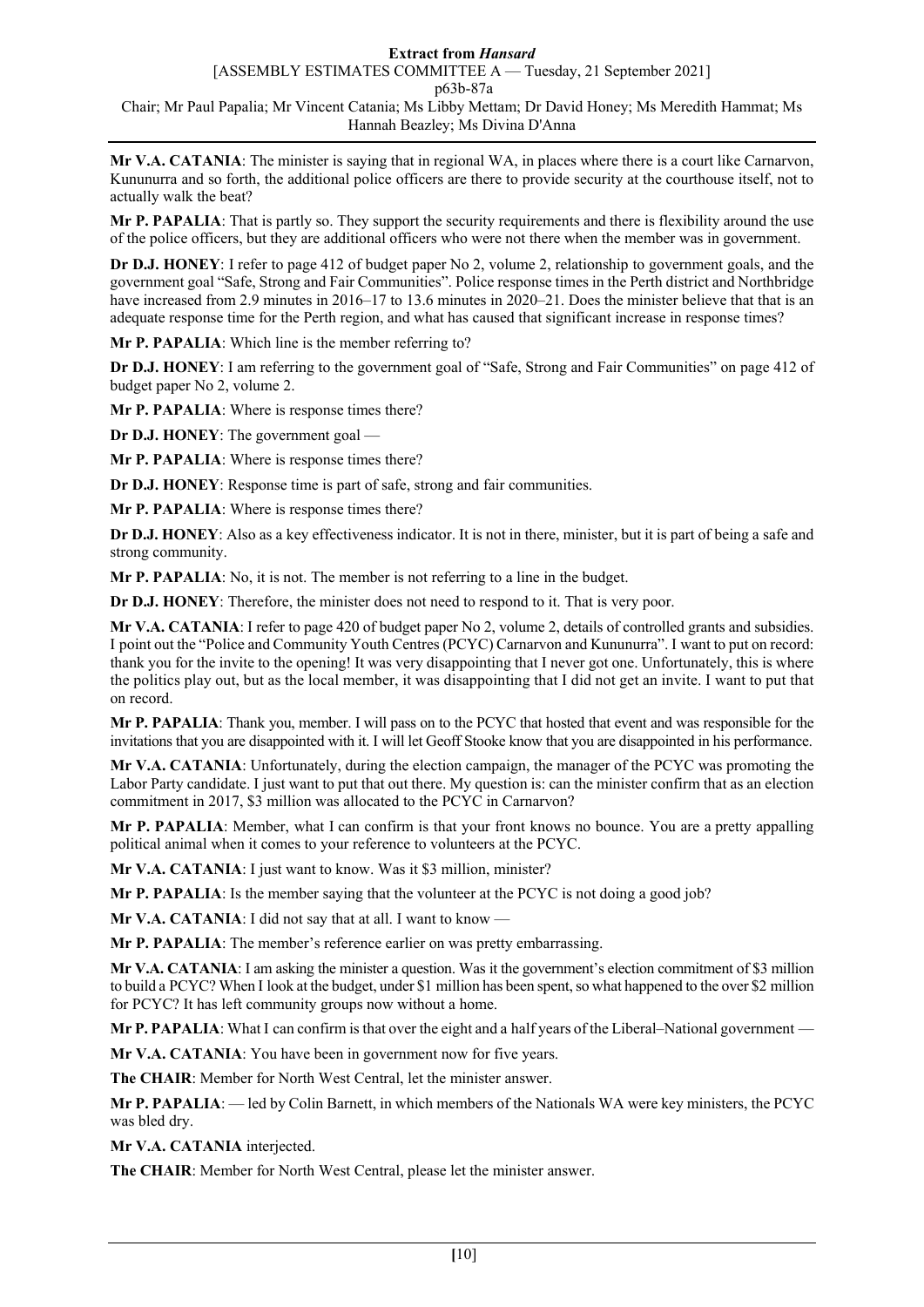**Mr P. PAPALIA**: It was left in an almost bankrupt situation. Police were removed from support of the organisation. There was no funding given for sustaining its operations and it was at the point of insolvency in accordance with the observation that has been made by the PCYC itself. It is thankful that we took office. I think in the order of \$19 million or \$20 million in capital works was delivered in conjunction with the federal government, I must add, to upgrading and restoring a number of the buildings around the state. The one in Carnarvon is a magnificent building now that has been fully restored by a local operator.

**Mr V.A. CATANIA**: Northern Aspect Construction, a very good builder.

**Mr P. PAPALIA**: Similarly, the one in Broome is magnificent. The one in Bunbury is extraordinary. There is one in Collie. I have not been to all of them; I am getting around to them. The PCYC is a wonderful institution and the McGowan government has backed it from the word go. As I said, I think in the order of \$19 million or \$20 million in capital works has been committed to PCYC buildings, and some of it is still being delivered. The PCYCs in Midland and Rockingham are being restored as we speak. There was \$19 million in recurrent funding given to PCYC in the first term of the McGowan government.

**Mr V.A. CATANIA**: What about the Carnarvon PCYC? How much was that?

**Mr P. PAPALIA**: There was \$19 million to enable delivery —

**Mr V.A. CATANIA**: How much was the PCYC in Carnarvon? That is my question, minister.

**The CHAIR**: Member for North West Central!

**Mr P. PAPALIA**: There was \$19 million to enable delivery of programs across the state, and in this term of government, we have committed \$18 million of further funding to sustain operations of the PCYC.

**Mr V.A. CATANIA**: Point of order, Madam Chair. This is not the question I asked. I asked specifically about the Carnarvon PCYC and why it has been short-changed by over \$2 million.

**Mr P. PAPALIA**: Eddie was not upset; as the shire president, he was pretty happy with the PCYC when I was up there. I did not meet one person in Carnarvon who was unhappy about the investment in the PCYC in Carnarvon or the delivery of the service. I am quite struck by the member's lack of connection to the town if he feels that people are aggrieved over what has been done at the PCYC. It is an extraordinary improvement. The gym there started off with about 75 members. The last I heard, I think well over 200 local people have joined up to the gym there, providing a revenue stream for the PCYC and also a great facility for the town. Its basketball court is probably the best one in town. The mechanical and automotive training facility there is extraordinary. One of the oldest school buildings has been fully restored to enable classrooms for arts and other community activities, and it has greened an outside area to enable the kids to get involved in different sports. The whole place is just remarkable. I am pretty worried that the member would seek to come into this place and try to criticise what has been done and undermine the PCYC and its commitment to the town of Carnarvon and the service that it is delivering. It is wonderful that it is back. It was almost gone under the previous government, operating out of a tin shed, with no funding and no support to the structure or the organisation across the state. That is a good news story for the McGowan government. I would be staying away from it if I were the member.

**Mr V.A. CATANIA**: I have a further question, Madam Chair.

**The CHAIR**: I think the minister has answered the question.

**Mr V.A. CATANIA**: No; I have a further question. The PCYC in Carnarvon has been short-changed by \$2 million by this government. That means that the old PCYC building is now going to be sold, although taxpayers' and ratepayers' money have gone into that facility, because of the short-changing of \$2 million for the PCYC in Carnarvon. That means that about a dozen community groups that would utilise a facility like the PCYC, gymnastics being one, are now left without a home. My point is that by not spending \$3 million in making it a fantastic PCYC that can cater for all community groups, it has now left a lot of community groups without a home. That is the point I was trying to make. The minister can dress it up and put lipstick on it, but it still does not cater for the needs of Carnarvon. That is what the minister missed out on.

[8.10 pm]

**Mr P. PAPALIA**: The member is probably the only member of Parliament in the state, and certainly the only person in Carnarvon, who would be complaining about the quality of the service that is being delivered by the PCYC and the enhancement of the facilities that was delivered.

**Mr V.A. CATANIA**: I am not complaining about the quality at all, minister. I am complaining that it is not big enough.

**The CHAIR**: Member for North West Central, let the minister answer.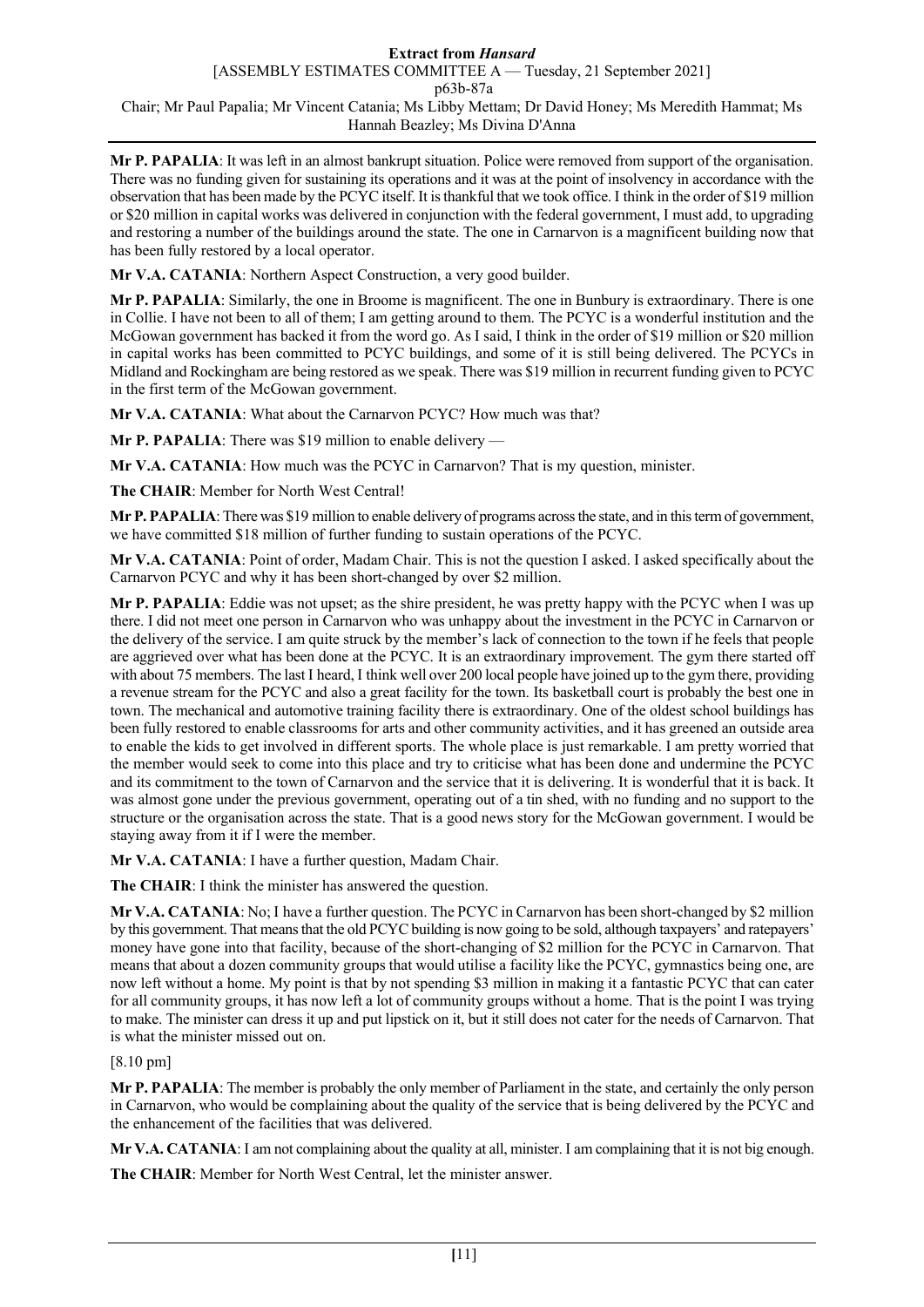## **Extract from** *Hansard*

[ASSEMBLY ESTIMATES COMMITTEE A — Tuesday, 21 September 2021] p63b-87a

Chair; Mr Paul Papalia; Mr Vincent Catania; Ms Libby Mettam; Dr David Honey; Ms Meredith Hammat; Ms Hannah Beazley; Ms Divina D'Anna

**Mr P. PAPALIA**: It is just extraordinary that the member would think that the best thing for him to do as a local member in a town like Carnarvon —

**Mr V.A. CATANIA**: Keep talking, because everyone is watching this.

**The CHAIR**: Member for North West Central!

**Mr P. PAPALIA**: If they are watching, mate, they would be embarrassed by you.

**Mr V.A. CATANIA**: They are embarrassed by you.

**Dr D.J. HONEY**: I refer to page 413 of volume 2 of budget paper No 2 and the line item under "Outcomes and Key Effectiveness Indicators" for the rate of offences against the person, excluding family violence–related offences, per 100 000 people. Can the minister confirm that the level of violent crime is the highest in the state's history?

**Mr P. PAPALIA**: That is not what the line refers to, member. The line refers to the rate of offences against the person, excluding family violence–related offences, per 100 000 people. Is that the one the member is talking about?

**Dr D.J. HONEY**: I am, and part of that is violent crime against the person.

**Mr P. PAPALIA**: No, it is not.

**Dr D.J. HONEY**: Part of that statistic is —

**Mr P. PAPALIA**: No, it is not.

**Dr D.J. HONEY**: — violent crime.

**Mr P. PAPALIA**: That is not the line.

**Dr D.J. HONEY**: Then where does the violent crime statistic appear in the metrics?

**Mr P. PAPALIA**: The member asks this question in Parliament quite regularly.

**Dr D.J. HONEY**: Once.

**Mr P. PAPALIA**: I have answered it several times during question time. The rate of crimes per 100 000 people that the member is referring to that are listed here, excluding family violence–related offences, are inclusive of a range of crimes, many of which are not predictable or the type that can be anticipated. For instance, I think murder falls under that category. I am not sure what it is the member is trying to get at. If he is saying that women who suffer sexual assault should not report it to the police, and that he views it as not a good thing if they feel more comfortable about reporting those types of crimes because they understand that the police will view them as a more serious crime than they might have done in the past, and that they will be dealt with in a very sympathetic and responsive fashion, then that is a pretty poor suggestion on his behalf.

**Dr D.J. HONEY**: That is an offensive assertion on the minister's part. He knows that is not the question I am asking.

**Mr P. PAPALIA**: I do not know what the member is asking.

**Dr D.J. HONEY**: The minister has previously tried to obfuscate in an answer to this question by saying that it is due to family and domestic violence–related offences, but the only point I make in relation to his offensive comment to me is that if those other statistics are excluded, the rate of violent crime against the person is, in fact, the highest in the state's history. The only reason for saying that those statistics are excluded is to highlight the problem that we have a linear and increasing level of violent crime against the person. It is my grave concern that whatever is being done in relation to this is ineffective.

**Mr P. PAPALIA**: The member can criticise the police all he wants, but I will defend their performance.

**Dr D.J. HONEY**: I am criticising the minister.

**Mr P. PAPALIA**: The peak of the rate of crimes against the person came under the member's government in 2015–16 and that has not changed. That peak was the highest point.

**Dr D.J. HONEY**: For violent crime against the person? That is just untrue.

**Mr P. PAPALIA**: There was a decline in crimes of this nature under our government in the couple of years prior to the pandemic.

**Dr D.J. HONEY**: I do not know why the minister keeps hiding that inside the total crime numbers. It is violent crime against the person that is increasing in a linear fashion under his government.

**Mr P. PAPALIA**: What specific crimes is the member referring to?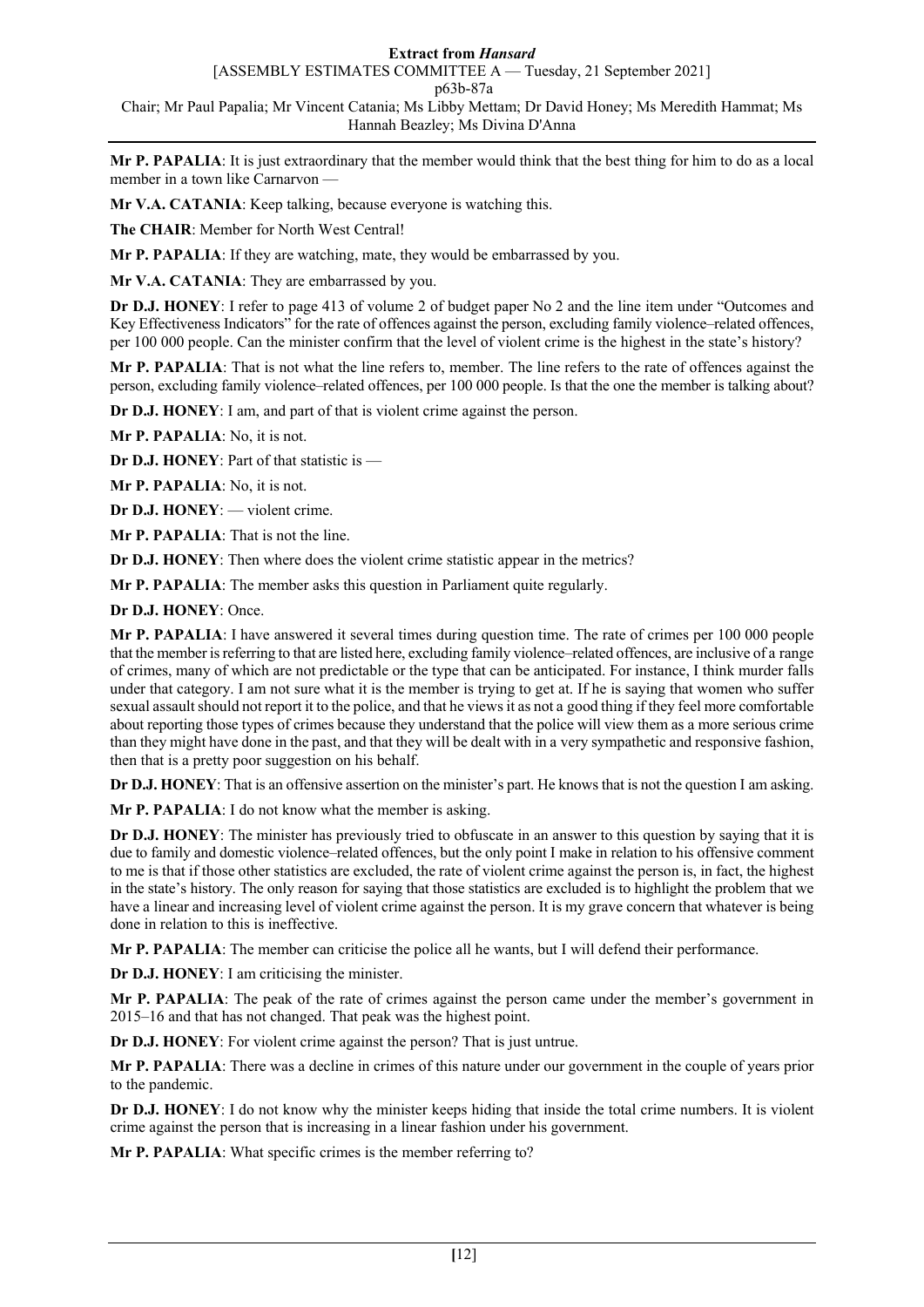**Dr D.J. HONEY**: I am referring to the crimes that are reported in the police annual report. If we go through those statistics and look at the record of violent crime against the person, we see that there is a linear increase. If we strip out those factors that the minister has tried to say is the reason for it, it is at a record level.

**Mr P. PAPALIA**: No, it is not. There has been an increase in the population over the time frame to which the member refers of about 100 000 people, which has resulted in a linear increase in the raw number of incidents of offences in alignment with—in fact, it is a little bit lower than—the population increase. Beyond that, the member's effort in trying to, at a stretch, append some sort of responsibility for increases in crime to the government is a bit crazy.

**Mr V.A. CATANIA**: But when it goes the other way, the minister likes to take the credit.

**Mr P. PAPALIA**: I do not take the credit for anything.

**Dr D.J. HONEY**: My concern is whether the police are being given adequate support to deal with that.

**Mr P. PAPALIA**: Okay. Since the Liberal–National government lost office, the budget for police has increased over the five years or so of budgets by more than \$1 billion. Resourcing of police to fund the biggest increase in police numbers in the history of the state has been given in accordance with the contribution from Mr Pasquale earlier on. In the last term of office, we provided police with body-worn cameras, body armour and digital technology that enables every police officer to be connected to databases like never before. We included in the last budget resourcing for a new helicopter, and in the current budget there is resourcing for another one. There are improvements in capabilities as a consequence of resourcing like never before in the state, yet we are in the middle of a pandemic and there has been an increase in population since crime peaked under the Liberal–National government in 2016. If the member wants to look at the rest of the statistics, he will find that overall crime statistics have diminished since the peak.

**Dr D.J. HONEY**: Response times have quadrupled.

**Mr P. PAPALIA**: We are in the middle of a pandemic, member for Cottesloe.

**Dr D.J. HONEY**: So what?

**Mr P. PAPALIA**: Would you expect there to be no impact on any policing activity?

**Dr D.J. HONEY**: I would not expect a quadrupling in time because we do not have COVID in Western Australia.

**Mr P. PAPALIA**: Hang on a minute; what is this quadrupling in time that you are referring to?

**The CHAIR**: Will you go through the chair, please.

**Dr D.J. HONEY**: It is in response times, which you refused to answer earlier.

**The CHAIR**: Will you address the chair, please.

**Mr P. PAPALIA**: Which line of the budget are you referring to?

**Dr D.J. HONEY**: You refused to answer before.

**Mr P. PAPALIA**: I know you have not done this many times; you are pretty new to Parliament, but you must refer to a line item in the budget if you want an answer to a question.

**Dr D.J. HONEY**: Your metrics are terrible and you are not answering the question.

**Mr P. PAPALIA**: It is probably a longer speech than your inaugural. If you want to ask a question, choose a line in the budget and refer to it.

**The CHAIR**: New question, member for North West Central.

**Mr V.A. CATANIA**: I refer to the extra 950 police officers —

**Mr P. PAPALIA**: Which page?

**Mr V.A. CATANIA**: It is page 410 and the second issue, "Safe, Strong and Fair Communities". I refer to the additional 950 police officers and note that communities such as Exmouth and Coral Bay have a population of 2 500, but on some days there can be 20 000 people in Coral Bay, which has no police officers whatsoever. It is very difficult for the four police officers in Exmouth to patrol down to Coral Bay as well, which on any given day could have 5 000, 6 000 or 7 000 people. Given the number of tourists who are travelling on the roads, particularly in that region, it puts pressure on a lot of the volunteers, including ambulance volunteers, and also obviously police resources. Is there any scope within the 950 additional police officers to base them in places like Exmouth or Coral Bay, at least during peak periods, for the safety of not only the locals, but also the visitors who are travelling around that region?

[8.20 pm]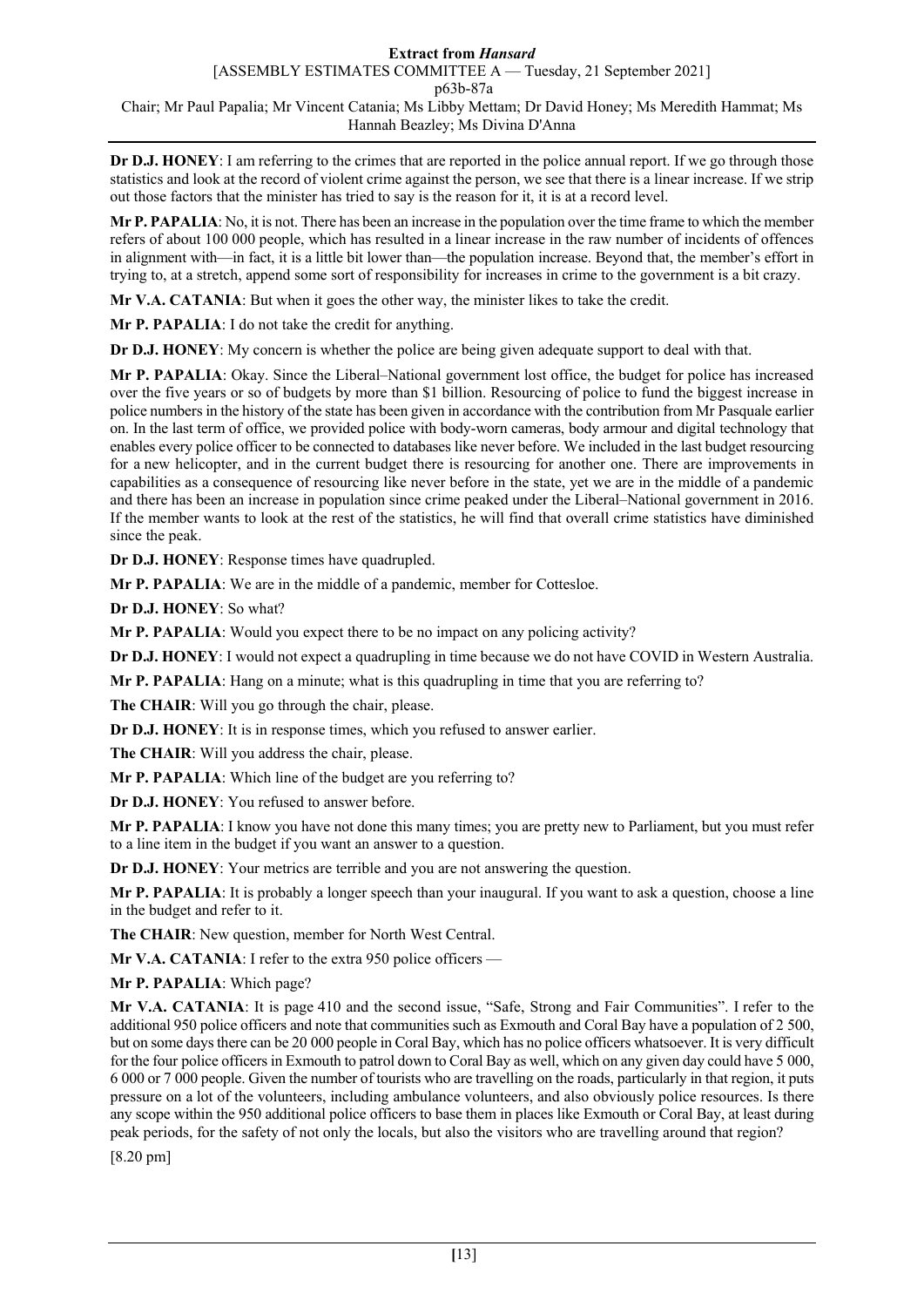**Mr P. PAPALIA**: The government funds and resources police and operational matters. The disposition or deployment of the resources controlled by police are the responsibility of the Commissioner of Police, and I have great faith that he will respond and deploy his resources as necessary.

**Mr V.A. CATANIA**: Could the minister ask the commissioner why additional resources have not been put into a place like Exmouth? It has a population generally of 2 500 people, swelling up to 20 000, which is putting pressure on his police officers, who also have to look after Coral Bay, which can have another 5 000 or 6 000-plus people? Businesses in Coral Bay have had to use cable ties on an offender after an incident has occurred and have had to wait two and a half hours before a police officer could take the offender away. That is what is happening in Coral Bay.

**Mr P. PAPALIA**: If the member for North West Central wants to seek advice about a specific incident, I advise him to source the incident report number from the people who have talked to him about the incident and contact my office. I will ask the Commissioner of Police to provide me with a response appropriately.

**Ms H.M. BEAZLEY**: I refer to page 410, "Spending Changes", specifically the line item "Proceeds of Crime". What results have been achieved with the proceeds of crime funding to date?

**Mr P. PAPALIA**: I might provide the opportunity for Deputy Commissioner Blanch to respond to that question.

**Mr C. Blanch**: The proceeds of crime investment within Western Australia Police has enabled us to significantly enhance our border operations. During the COVID pandemic, we have been able to access and learn about sequences of data for organised crime and the way they operate in WA and how they work through the pandemic to get methamphetamine and other drugs into Western Australia. We enhanced our border investigation team, our target development team and our organised crime team, the gang response squad. We also set up a squad called drugs and firearms. That has led to a significant achievement with seizures in the order of \$80-odd million in assets and more than 300 kilograms of drugs and arrests in the order of 200-odd people, the most recent being the arrests of 13 people and the seizure of \$7 million and between 15 and 30 kilograms of drugs just last week. These results are unprecedented across Australia. In fact, the cash seizures by Western Australia Police in the last financial year accounted for approximately 80 per cent of the nation's cash seizures. That is not to say that all the cash for organised crime is in Western Australia; rather, it reflects the strategies that have been applied against organised crime—not only Western Australian criminals, but certainly those criminals who live on the east coast of Australia or who live offshore but still target Western Australia in organised crime. The money in the proceeds of crime fund has been used to target those criminal groups offshore and work with partner agencies, including the Drug Enforcement Administration. We have invested a significant amount to hire a crime strategist from the Drug Enforcement Administration to come here and train our officers in new techniques. The culmination of all that has led to, in recent times, the greatest increase in organised crime disruption in Western Australia.

**Ms L. METTAM**: I refer to page 414, "Explanation of Significant Movements", specifically the sixth note, which states —

The decrease in the 2020–21 Estimated Actual compared with the 2020–21 Budget and the 2019–20 Actual can be attributed to a 10.9% increase in family violence–related offences against the person compared with 2019–20.

This increase has placed additional demands on available resources to process offenders within seven days. I refer to the 10.9 per cent increase in family violence–related offences. What is the total number of family violence–related offences?

**Mr P. PAPALIA**: Is the member talking about from 2019–20 to 2020–21?

### **Ms L. METTAM**: Yes.

**Mr P. PAPALIA**: The total number for assault—family was 21 429 in 2019–20 and 23 792 in 2020–21. There is also threatening behaviour—family, which is related but is another category. The total number was 3 113 in 2019–20 and 3 501 in 2020–21.

**Ms L. METTAM**: The increase in family and domestic violence–related offences is also having an impact on resourcing demands for processing offenders. What measures have been put in place to address the additional pressures on WA police?

**Mr P. PAPALIA**: We have increased the budget and the recruiting of police officers, both of which have been increased to the largest extent in the history of the state. With respect to our family violence response, there has been the implementation of family and domestic response teams across all police districts. This incorporates partnerships with Communities, with Communities personnel co-located with police in most of the districts to enhance the response to family and domestic violence incidents. We are looking at operational improvements all the time to enhance and improve the response.

**Ms L. METTAM**: Given this level of investment, why is the budget target 75 per cent? It seems like it is —

**Mr P. PAPALIA**: Where is the member referring to now?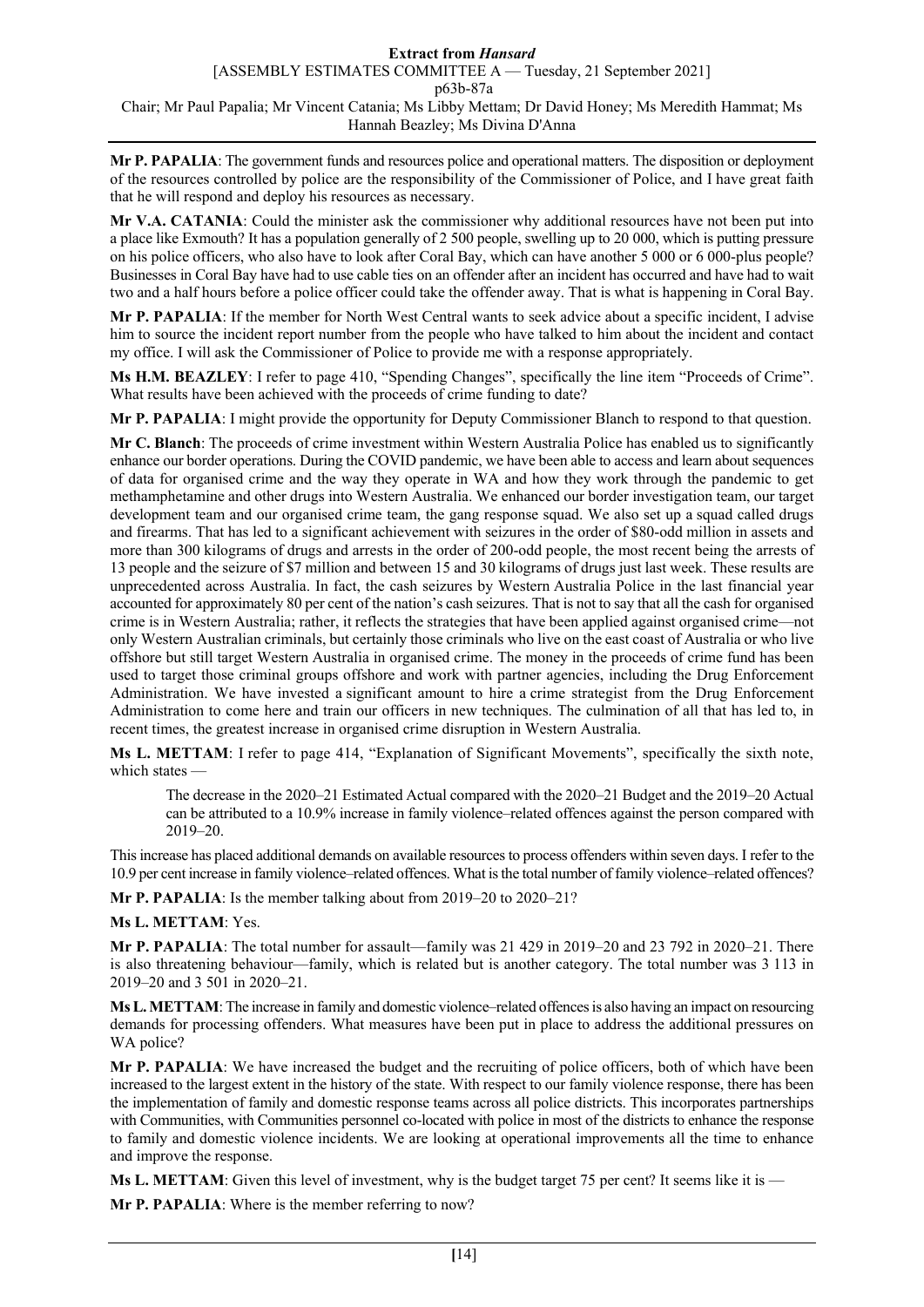**Ms L. METTAM**: I refer to page 413, which relates to that dot point.

# **Mr P. PAPALIA**: Which dot point is that?

**Ms L. METTAM**: It is the sixth line item under "Outcomes and Key Effectiveness Indicators" on page 413. It refers to the percentage of family and domestic violence–related incidents in which an offender was processed for an offence against the person within seven days. I would have thought that there would have been more confidence and that that percentage would be greater than 75 per cent given the investment that the minister talked about in the area of family and domestic violence and policing. Another way of putting it is: why is the government not expecting or anticipating any significant increases or improvements in the percentage of offenders being processed for an offence within seven days?

## [8.30 pm]

**Mr P. PAPALIA**: On the face of it, I would say it is because the number of incidents is not anticipated to increase. That obviously happened during that reporting period, with, as indicated, a 10.9 per cent increase that resulted in an increased time for response beyond the target. That is not an indicator of any diminishing effort. If that target is hit with a high number of incidents, it will require increased efficiency and performance. It is not a diminution of the importance attached to the task.

**Ms L. METTAM**: I refer to paragraph 4 on page 411 of budget paper No 2, under the heading "Safe, Strong and Fair Communities", which states —

Increased reporting of family violence and the need to provide victims with continued support and to keep perpetrators accountable …

Can the minister explain the technological improvements being looked at to improve reporting in this area?

**Mr C. Blanch**: The technological advances include working with the Department of Communities on a risk assessment tool for initial attendance by police. That risk assessment tool is nationally recognised to ensure that there is a consistent response statewide when we attend a family and domestic violence situation. When the risk assessment is completed, it is made available immediately to not only the police at the State Operations Command Centre, but also the Department of Communities. We are working closely with it on that at the moment. The department has a system called a triage bot that makes sure that it takes the highest priority cases and provides immediate victim support and care. Obviously, the police take the role of perpetrator accountability. The primary objective of the technological advances is to have a consistent statewide approach to all family and domestic violence victims to ensure that victim care is delivered immediately and to hold perpetrators accountable. One of the reasons for the longer response times for family and domestic violence incidents more recently has been that we are dealing with victims who were initially reluctant to come forward. Because of that triage time and the care then applied, some very good work is done with victims to get them to come forward over time. Sometimes that can make it a longer investigation, but a more fruitful one, to make the perpetrators accountable.

**Ms L. METTAM**: I refer to this reporting tool and the improvements that the deputy commissioner was talking about. How long have these things been in place for? Is it a new approach or is it something that has been built on over the last few years?

**Mr C. Blanch**: This is a new tool. The OneForce platform, which is the mobile phone for police officers, is working in conjunction with the Department of Communities to provide that information immediately. That is a new tool. Previously, it was done through a manual process of reporting, firstly, into the police system. It was triaged by police and then it went to the Department of Communities and was triaged by the Department of Communities. This is the current system. This is about expediting that entire reporting system and making the consistent datasets available to all immediately.

### *Meeting suspended from 8.35 to 8.44 pm*

## [Mr S.J. Price took the chair.]

**Mr V.A. CATANIA**: I refer to page 410, significant issues impacting the agency. Under the heading "Safe Strong and Fair Communities", paragraph 2 is about an additional 950 police officers. I refer to police Commissioner Chris Dawson's commentary regarding the review of standards of briefs provided to prosecutors and also comments made by Ms Forrester, the Director of Public Prosecutions, who also took a swipe at police. She said —

… there was a significant decline in the overall standard of briefs provided to the ODPP by the WA Police Force.

She added that ODPP staff were going to considerable additional effort to help investigators do their job, which detracted from them performing their own roles. What review is underway by the WA Police Force to support the Office of the Director of Public Prosecutions?

**Mr P. PAPALIA**: As much as it is all very interesting to refer to media reports or something that happened outside this place and outside the budget, it has nothing to do with the budget line that the member referred to.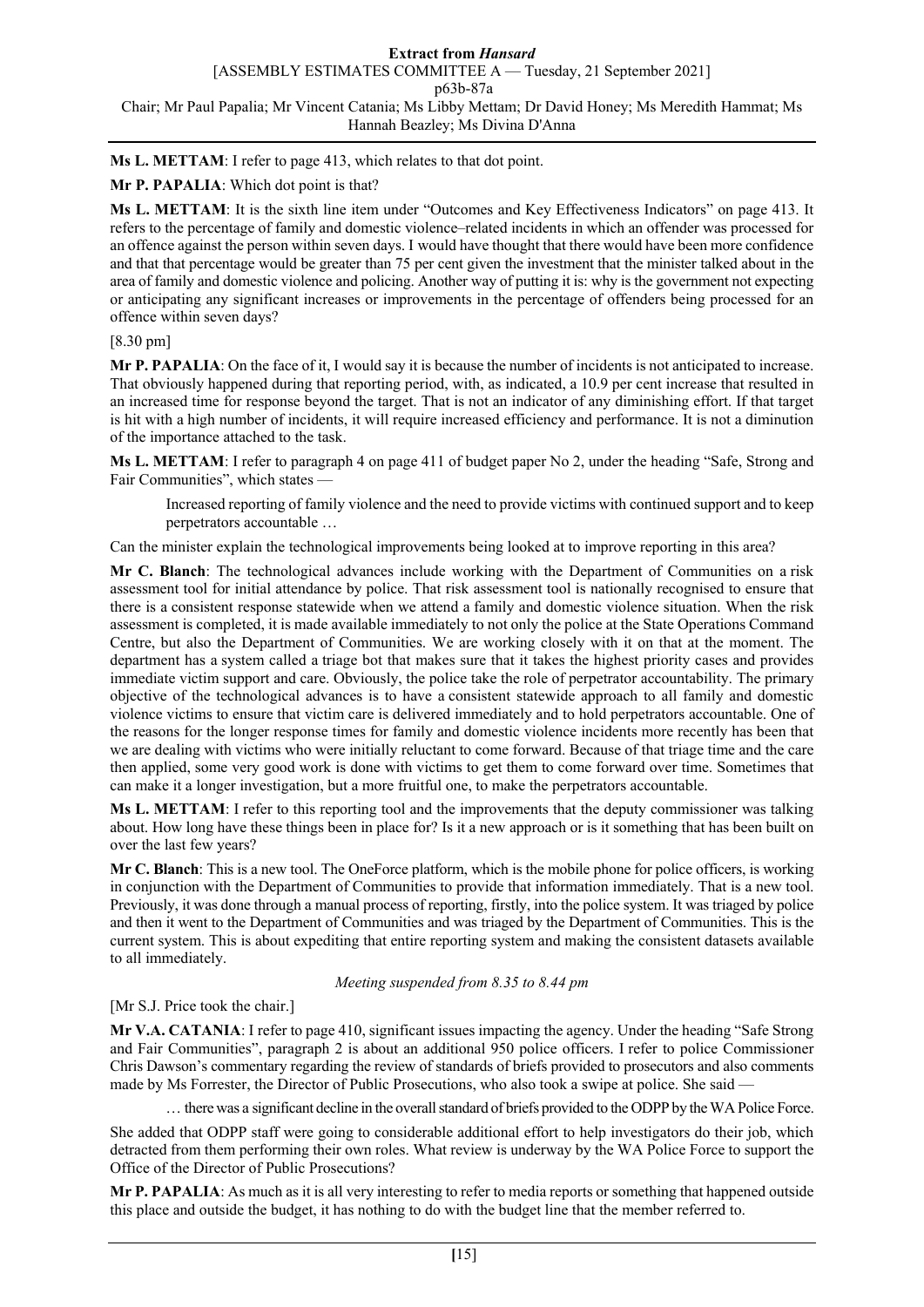## **Extract from** *Hansard*

[ASSEMBLY ESTIMATES COMMITTEE A — Tuesday, 21 September 2021]

p63b-87a

Chair; Mr Paul Papalia; Mr Vincent Catania; Ms Libby Mettam; Dr David Honey; Ms Meredith Hammat; Ms Hannah Beazley; Ms Divina D'Anna

**Mr V.A. CATANIA**: I am referring to the 950 additional police officers.

**Mr P. PAPALIA**: What is it the member wants to know about the 950 police officers?

**Mr V.A. CATANIA**: Are those 950 police officers part of the review to increase the number of prosecutors who are able to do their work, given they are clearly under a lot of pressure?

**Mr P. PAPALIA**: Where in this budget paper in my responsibilities is there anything about the DPP's resources, capabilities or reviews for that matter?

**Mr V.A. CATANIA**: I am talking about the police who, obviously —

**Mr P. PAPALIA**: I think the member might want to reflect on what he is able to ask questions about in this division. This division is not DPP.

**The CHAIR**: Member, if you can identify a particular line item on a page —

**Mr V.A. CATANIA**: Thank you. On page 410, under safe strong and fair communities, paragraph 2 states —

To meet the Government's commitment of an additional 950 police officers over a four year period …

I am referring to the 950 police officers, the Office of the Director of Public Prosecutions and the review that is being undertaken by the police commissioner, Chris Dawson.

**Mr P. PAPALIA**: Is there one word about a review in this paragraph?

**The CHAIR**: Minister, please wait until the member has finished his question.

**Mr V.A. CATANIA**: These are the comments made by the Director of Public Prosecutions about the standard of briefs provided to the Director of Public Prosecutions by the WA Police Force. I assume that the WA Police Force comes under the Minister for Police. She was clearly saying that the effort of her staff and the work undertaken is covering for the lack of police in that area. Can the minister confirm that the 950 police officers are going to be part of the review to provide more resources to the police in order to go to court?

**The CHAIR**: Minister, the question does not actually —

**Mr P. PAPALIA**: It does not comply with standing orders, member, and I am not going to answer it.

**Ms L. METTAM**: I refer to page 410. Under spending changes, the line item "National Anti-gangs Squad" has \$91 000 allocated to it. Why is this program no longer being funded going forward?

**Mr P. PAPALIA**: I might get Deputy Commissioner Blanch to answer that one.

**Mr C. Blanch**: The National Anti-Gangs Squad is a commonwealth initiative that is funded over a period of between two and four years at any one time. It has been rolled over by the commonwealth at various intervals. We expect it will continue to be rolled over by the commonwealth, but that is our engagement as part of the national anti-gang work. We still have a gang crime squad that is fully funded by the state and providing full pressure on the bikie squads. This is just about the connectivity into the commonwealth environment and the National Anti-Gangs Squad.

**Mr P. PAPALIA**: Also, that \$91 000 to which the member referred is in the previous estimated actual. It is an underspend from the year before.

[8.50 pm]

**Ms L. METTAM**: These are funds that the state contributes to the national program. Can I get an understanding to clarify that point? What does the National Anti-Gangs Squad achieve and how does it fit in with what police do at a state level? My understanding from that clarification is that state funding is provided to the national program.

**Mr P. PAPALIA**: I might get the commissioner to respond.

**Mr C. Dawson**: The National Anti-Gangs Squad continues to detect and disrupt activities of outlaw motorcycle gangs. We know from long history, from our intelligence, and from the conviction and charging of numerous outlaw motorcycle gangs that they are an organised crime entity. There are a number of them in Western Australia. Although the various operations of the National Anti-Gangs Squad are in part funded by the commonwealth, they are part and parcel of the state crime portfolio and we regularly work closely with our organised crime division and our dedicated gang crime squad. By way of example, during the recent Operation Ravello, the National Anti-Gangs Squad supplemented the other gang crime officers as well. We charged over 250 bikies and seized in excess of 90 firearms. During Operation Ravello, we also arrested a person who is now before the court charged with the murder of the former president of the Rebels outlaw motorcycle gang. I cannot comment too much further because the matter is before the court, but it has been a successful operation and is enduring. We continue to utilise the National Anti-Gangs Squad as a supplement to our existing efforts.

**Ms L. METTAM**: In relation to the issue of gang crimes, and further to this, where are we as a state going? Is the amount of gang-related crime and violence a growing concern in this state? What is the trend?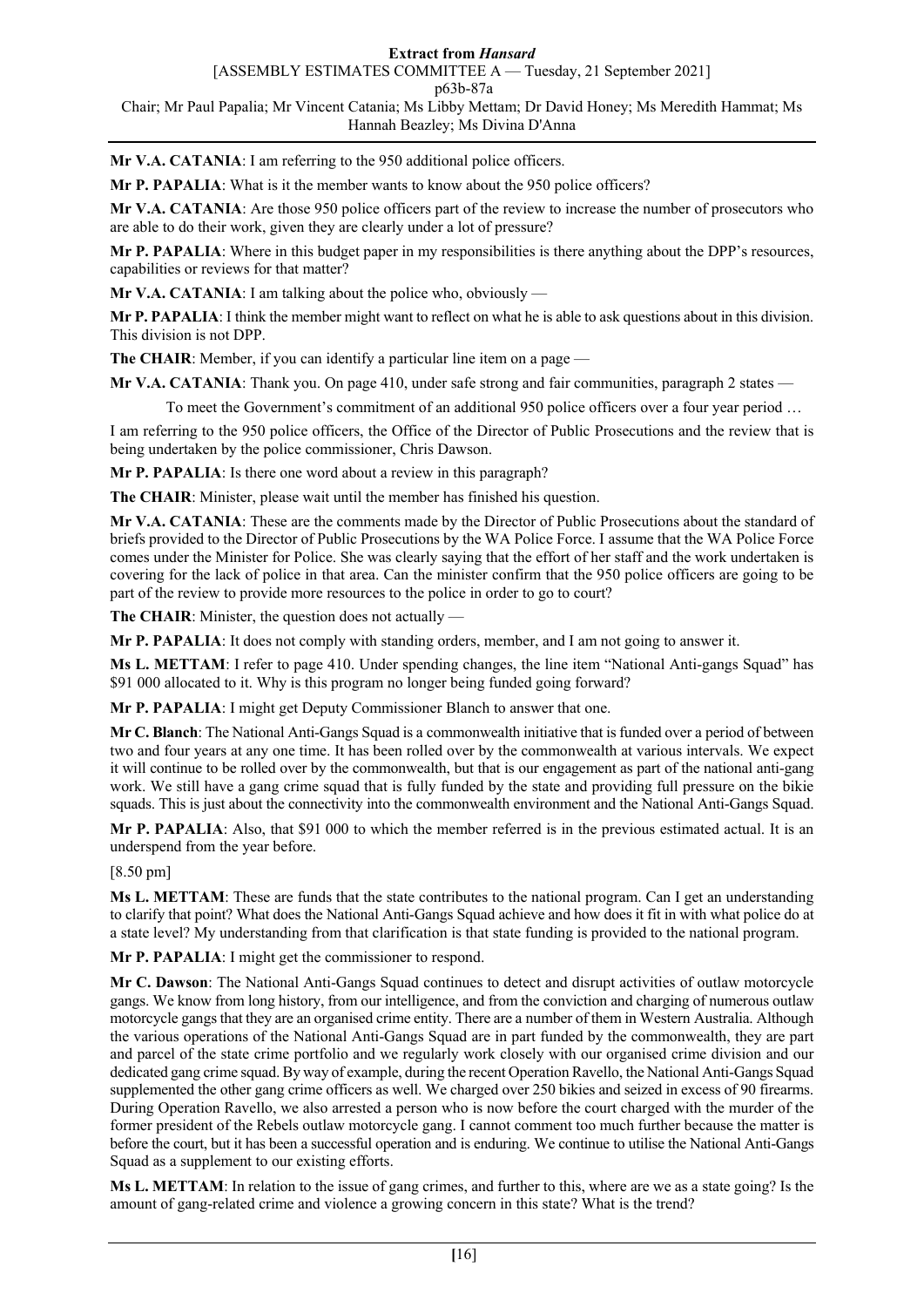**Mr P. PAPALIA**: No. But in response to the member's question about outlaw motorcycle gangs, as was made clear by the commissioner during the lockdown in the caretaker period, it became evident that there had been a significant disruption of the supply of methamphetamine, in particular, and other illicit drugs to Western Australia as a consequence of the reduction in traffic across the borders and our enhanced ability to identify and isolate the individuals and the means by which they were introducing drugs into the state. Therefore, there was a significant downturn, and it was confirmed by a number of markers. Sewage testing indicated that methamphetamine use had collapsed. Presentations to hospitals related to meth use dropped significantly, and the price on the street elevated. Those three markers, amongst others, indicated that we had had a significant disruption of the supply. That, coupled with intelligence and some of the outcomes of operations conducted, showed that outlaw motorcycle gangs were directly linked to that activity. Therefore, it is a priority for the state and the police.I could hand over to the commissioner if there is something specific that the member wants to know.

**Mr V.A. CATANIA:** Is the crime that has occurred, or the gangs, if you like —

**Mr P. PAPALIA**: All that collapsed, too. The crime linked to feeding a meth habit across the state collapsed.

**Mr V.A. CATANIA**: But has the violence of crime escalated in terms of weapons being used? We hear and see a lot on TV about bikies using weapons. Has the severity of these incidents increased?

**Mr P. PAPALIA**: I might let the commissioner make a response on that in a minute, but I will say that the opportunity of being able to refine our knowledge of the techniques and methodology that individuals and outlaw motorcycle gangs, in particular, were employing has provided us with a pathway towards continued success in interrupting that supply. I will let the commissioner respond.

**Mr C. Dawson**: In addition to what Deputy Commissioner Blanch answered in the previous question, some 390 kilograms of methylamphetamine was seized in the past year. To illustrate the effectiveness of the strategy of following the money, in the financial year 2016–17, the amount of cash frozen was \$7 million. In the past year, it was \$58 million. As Deputy Commissioner Blanch outlined earlier, this not only was a significant increase at a state level, but also outnumbered, proportionally, the number of national seizures.

There is no doubt that outlaw motorcycle gangs are a key offending group within the procurement, distribution and criminal activities associated with drug distribution and supply. That is demonstrated through the large numbers of offenders who are patched members or associates of outlaw motorcycle gangs. When we do these operations, there are generally three common denominators—drugs, firearms and cash.

In respect of the offending that the member asked about and what type of offences, we know through analysis of wastewater testing and the drug-use monitoring of detainees at the police watch house that there has been a massive reduction in available drugs, which are, as the minister mentioned, those markers. That has also translated to a 40 per cent reduction in burglary offences and theft. This has been the most significant reduction in the 40 years that I have been in policing, and I have never seen anything like it. It is largely attributed to people who steal or commit burglaries to fund their addiction. In real terms, that means that over the past five years we were getting on average about 30 000 home burglaries a year, and that has reduced to about 12 000. It is a most important improvement.

We are not necessarily seeing a direct correlation with violence, but it would be fair to say, and I might just close on an observation as opposed to strict finite statistics, that when the shortage of drugs occurs, we see violent offending against other drug offenders, because there is a shortage of drugs. The drugs have been successfully stopped at the borders and then drug offenders steal from each other because they are short of drugs themselves. Therefore, the crimes of violence that have been seen over the past year have not necessarily been against members of the community; they have been criminals on criminals.

## [9.00 pm]

**Mr P. PAPALIA**: In respect of the member's question, generally, through this unique set of circumstances, whereby the volume of traffic has reduced and techniques and capabilities have been successfully applied to the task, it has refined the visibility of opportunities. I do not want to identify anything in advance of police being ready to make public their intentions beyond what the commissioner already did when he said we had identified, as a consequence of this window, potential pathways for really making a long-term impact on supply, which is linked to the outlaw motorcycle gangs. There is an opportunity now that did not exist before. It will not be long before we can be very clear about where we are going with that.

**Ms L. METTAM**: That is a significant reduction; I thought the commissioner said from 30 000 to 12 000 home burglaries.

**Mr C. Dawson**: I may have got that wrong. It may have been 22 000 to 12 000, but it was about 40 per cent.

**Mr P. PAPALIA**: There were massive reductions in a lot of categories. We could see it was directly linked to the drop in supply and subsequent drop in use. All the other markers indicated that it was a successful interruption of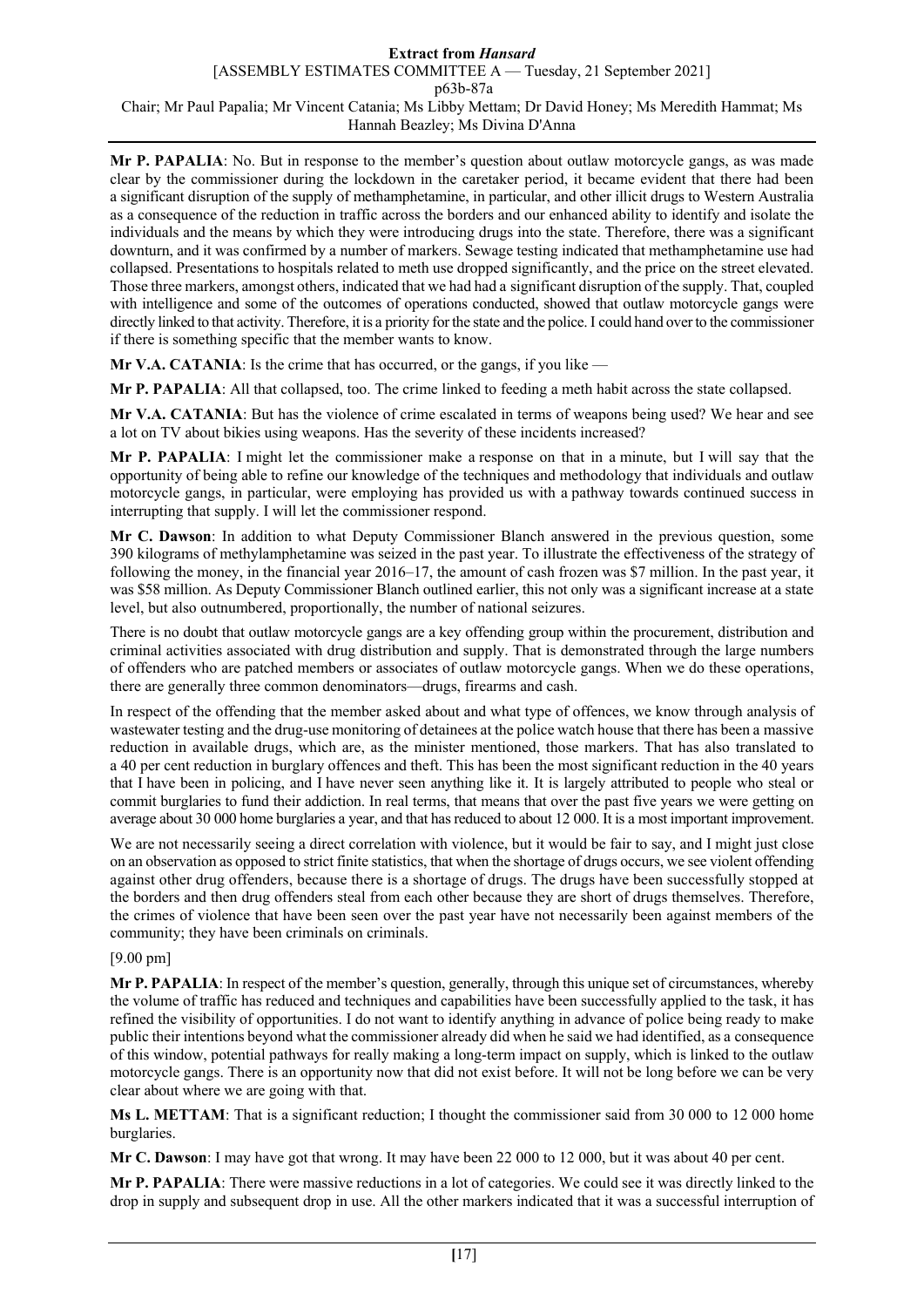## **Extract from** *Hansard*

[ASSEMBLY ESTIMATES COMMITTEE A — Tuesday, 21 September 2021]

p63b-87a

## Chair; Mr Paul Papalia; Mr Vincent Catania; Ms Libby Mettam; Dr David Honey; Ms Meredith Hammat; Ms Hannah Beazley; Ms Divina D'Anna

supply; it was not that we were finding bigger proportions of an even bigger amount coming across. It actually impacted supply significantly. That had a direct impact on harm.

**Ms L. METTAM**: I asked about the visibility —

## **Mr P. PAPALIA**: Of gangs?

**Ms L. METTAM**: Yes, of gang members. I appreciate that the activity has died down as a result of the border restrictions. Does the minister have any visibility of how many gang members there are in Western Australia and perhaps where that is trending?

**The CHAIR**: The minister can consider how he wants to respond to that. It is not a direct question related to the budget, so it is up to you.

**Mr P. PAPALIA**: I might ask Deputy Commissioner Blanch to respond. In advance of that, I will reiterate that a number of initiatives are being worked on at the moment in this matter. We will make it very clear where we are going very soon.

**Mr C. Blanch**: The number of outlaw motorcycle gang members in Western Australia has remained relatively static in the last couple of years. The biggest change in membership is the members going into and coming out of custody. Given the significant pressure and suppression that we have put on outlaw motorcycle gangs, at one time all the members of one particular club were in custody. That really made a huge difference to their behaviour in the community because they were not in the community. Each time they come back, obviously we undertake those suppression activities again. The biggest swell and reduction is because gang members are in or out of custody.

**Ms D.G. D'ANNA**:I refer to paragraph 5 under significant issues on page 411.I ask for an update on the implementation of the Kalgoorlie CCTV commitment and other initiatives around CCTV.

**Mr P. PAPALIA**: I might ask Deputy Commissioner Blanch to answer.

**Mr C. Blanch**: The WA police have worked very closely with the City of Kalgoorlie–Boulder to support the procurement and installation of CCTV. We are hoping to meet that commitment this financial year. This major upgrade will significantly bolster the CCTV capability of Kalgoorlie and Boulder. I would say more important is the connectivity of the CCTV and the associated automated numberplate recognition system back to the State Operations Command Centre. Some of the cities across the state that have been early adopters of using CCTV and ANPR technology have been able to directly connect to the State Operations Command Centre so we can see when, for example, stolen cars or wanted people enter into cities. That can send an automatic alert directly to the State Operations Command Centre that enables an immediate response from police. It has been very successful in the cities that have adopted it. We are working very closely with the city to implement it across Kalgoorlie–Boulder.

**Mr V.A. CATANIA**: I refer to election commitments under new works on page 417 and I also refer to the police station upgrade program on page 418. Onslow Police Station is one of the oldest police stations around the state. I think it may have been built in the 1960s, if my memory serves me correctly. It is a donga. When is it due for an upgrade or a brand new police station, given that it is a donga that I think was put there in the late 1960s?

**Mr P. PAPALIA**: To which line is the member referring?

**Mr V.A. CATANIA**: I refer to new works and the police station upgrade program, which has an estimated cost of \$9 million or \$3.96 million over the forward estimates. I wonder whether Onslow Police Station is one of those, given that I think it is the oldest police station in the state.

**Mr P. PAPALIA**: Onslow is one of many police stations across the state that is ageing and ultimately in need of upgrades. I am informed that there is a dedicated police station upgrade program in the order of \$4.4 million a year across the forward estimates. Specifically, I do not have the detail on where it is going. It will be something that is done in a prioritised order of need, which is determined by police not by me. Specific builds were committed to during the election. Those election commitments are clear. Other ones are currently underway that were commenced in the previous term of government, like in Dunsborough, Bridgetown and Collie. I did a tour of the south west and half the police stations down there had been refurbished. Around the state, various sites are being done. It is an ongoing process. There are hundreds of police stations across the state. As the planning enables it and the funding is allocated, they will be refurbished. There are some specific responses in the near term for most police stations to enable them to accommodate things like the new body armour. If there are more than just a couple of police officers, a lot of the buildings are not designed for that equipment. As I travel around, I regularly see small spends on refurbishments to enable the accommodation of that equipment, including things like body-worn cameras and the like.

**Mr V.A. CATANIA**: I would imagine that Onslow does not have any of that capability, given it is a donga.

**Mr P. PAPALIA**: It has body armour and body-worn cameras; everyone has that.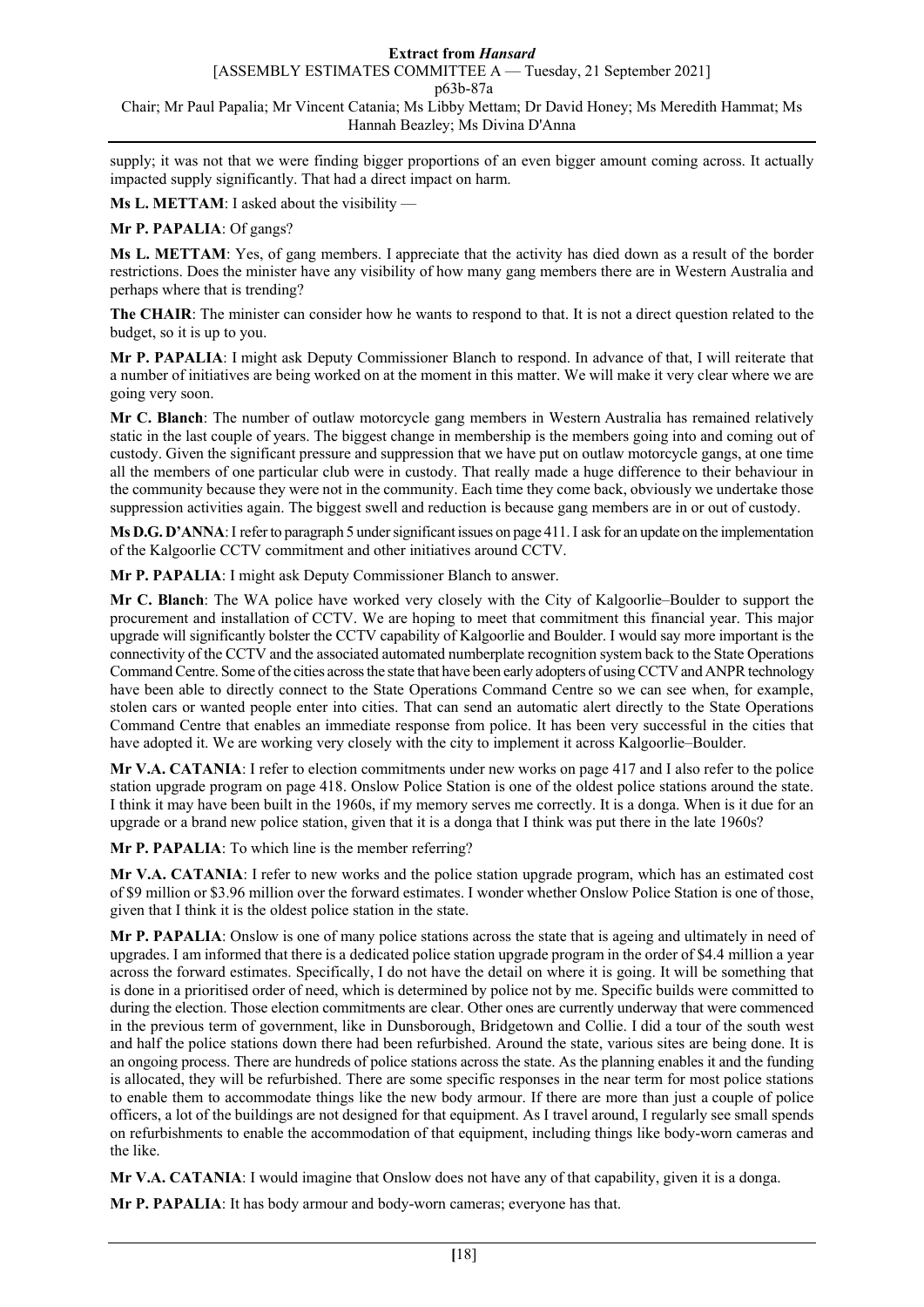**Mr V.A. CATANIA**: There are very expensive assets in Onslow through Wheatstone, BHP Macedon and so forth. Despite the investment that has occurred and the amount of assets and wealth that are generated in Onslow, it still has a donga that was put there in the 1960s. Where it is on the priority list? Is it number 1 or number 2? Does the minister have a list or can one be provided through a supplementary question?

**Mr P. PAPALIA**: If the member wants to put that on notice, I am sure we will get something back to him.

## [9.10 pm]

**Dr D.J. HONEY**: I refer to page 410 and spending changes. The line item "COVID-19 Emergency Management" drops from an estimated actual of \$36 million for 2020–21 to \$16 million in 2021–22 and then drops to about \$2.4 million. The Premier indicated earlier today that he thought it would be a significant time before we return to normal and that we can expect rolling shutdowns and the like will be required into the future. I am concerned that that budget cut is precipitous, and I am interested to know what that forecast cut is based on. What assumptions are behind that? What does the ongoing allocation of roughly \$2.4 million per annum account for?

**Mr P. PAPALIA**: With respect to the member's last question, the \$2.4 million per annum across the forward estimates is principally for the ongoing expenses related to 99 Plain Street, where Operation Tide operates from. This line item is not the sole government response to the COVID pandemic and it is not the sole budget response to COVID. The member indicated that he was listening to the Premier earlier today on other portfolios in which there is significant spend and there are allocations in this budget for contingency around COVID. Most of the \$10.6 million the member is referring to in this line item is for recruiting an additional 150 police officers to strengthen the front line and provide capacity for the Western Australia Police Force to assist with the initial pandemic response. In 2020–21, \$36.4 million was dedicated to operational costs to support the state's emergency response to COVID-19. That was in addition to the funding for police specifically for the response. The \$15.9 million in the 2021–22 budget that the member referred to reflects known additional unavoidable costs, including accommodation upgrade costs for 99 Plain Street, in East Perth; additional software licences; and communication costs projected for the year.

As we have discussed a number of times this evening, there is another spend on growth in overall police numbers, many of whom will go towards responding to the pandemic or assisting police in other operations whilst many hundreds are dedicated to the pandemic response. That is not in this line item, but it is accommodated in the budget.

**Ms L. METTAM**: I refer to page 410, spending changes and the school drug education and road aware program.

**Mr P. PAPALIA**: We told those guys to go away, but go on.

**Ms L. METTAM**: Tell us more.

Mr P. PAPALIA: The Road Safety Commission advisers have gone. I will have a go at answering the member's question; what is it?

**Ms L. METTAM**: There appears to be a disruption in funding. The program is funded in only 2023–24 and 2024–25. There is no funding for this year and next year and there is \$76 000 in 2023–24. What is happening in the meantime? What is the government doing in the meantime?

**Mr P. PAPALIA**: I am not sure. Is the member referring to the projection for the 2023–24 budget of \$76 000 and then \$114 000 for the subsequent year?

## **Ms L. METTAM**: Yes.

**Mr P. PAPALIA**: I expect that that program is being pitched to the Road Safety Council as something that might be funded by the road trauma trust account, and it will be delivered at that time. It has been pointed out to me, sorry, that there is an allocation of \$1.671 million from the road trauma trust account. It was amongst the figures I read out earlier. That is what the program is currently getting. I am informed that that will be the case this year and there appear to be increases by those amounts in the out years. It is \$1.671 million that is allocated at the moment. It is a Department of Education program. The department will go to the Road Safety Commission and ask for funding for the program. The council will make the case to the Road Safety Commission and then the funding will be allocated if it is deemed worthwhile.

**Mr V.A. CATANIA**:I refer to page 409, "Appropriations, Expenses and Cash Assets" and the Salaries and Allowances Act 1975. In relation to the 950 police officers the government hopes to attract and train to boost police numbers, is the Western Australia Police Force finding it very difficult to attract and retain police officers while police have a pay freeze? I think it is a fair question.

**Mr P. PAPALIA**: The first observation is that there is no pay freeze. The member would be aware of that and it is very mischievous of him to suggest that there is a pay freeze. There was a \$1 000 flat increase across the board.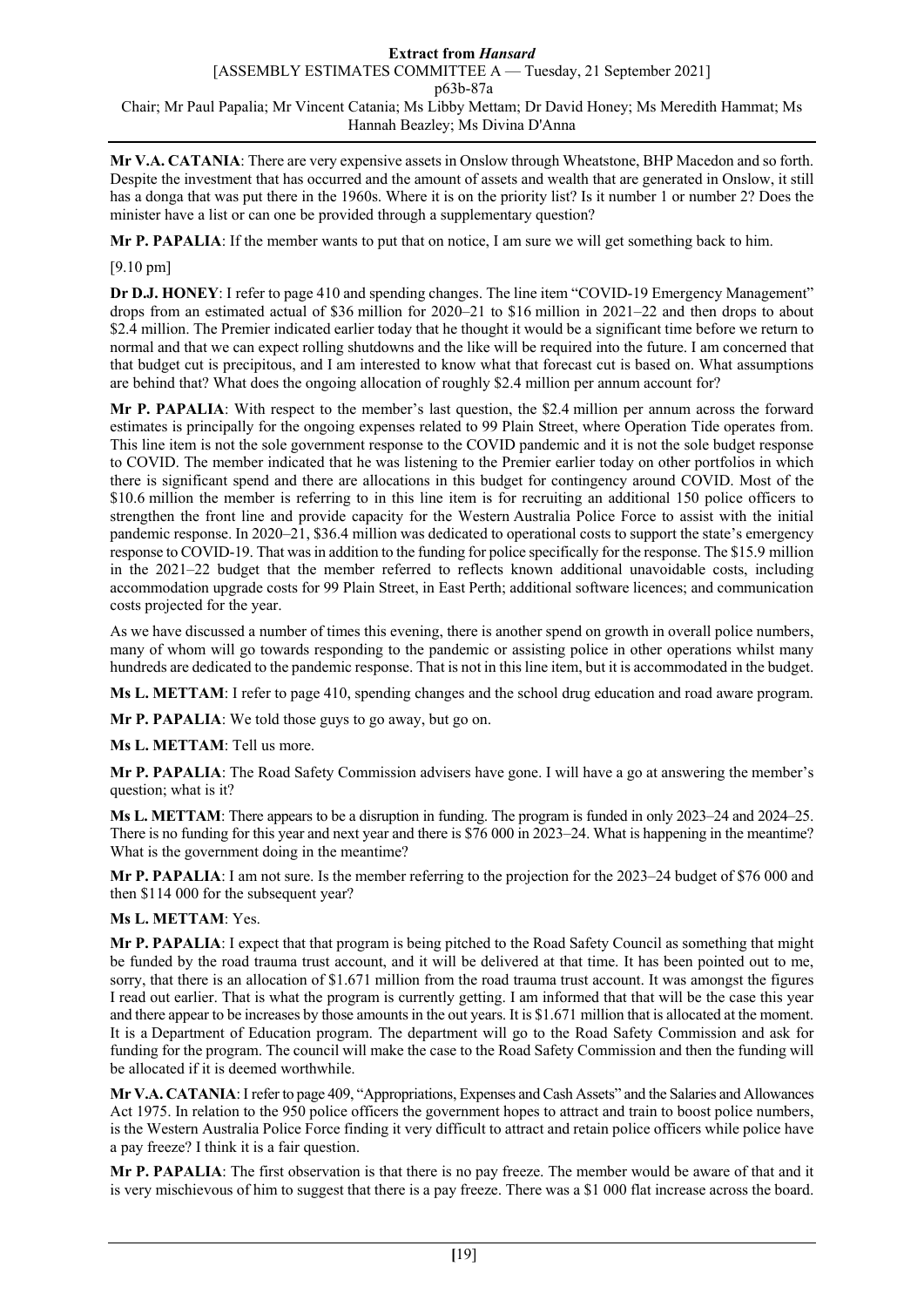# **Mr V.A. CATANIA**: Sorry; it was a \$1 000 cap.

**Mr P. PAPALIA**: It was more than consumer price index for those on lower income levels. It was not a terrible outcome at that time, particularly in the first couple of years of our government when we were trying to repair the damage inflicted by the former government. As announced by the Premier recently, in advance of the budget, we are developing a new wages policy. That is underway right now. That aside, I am aware that we have been very successful in attracting new recruits. In the last financial year, we hit the target of 350 additional recruits. That is 350 recruits above attrition. I thought attrition was around 50 to 70—something like that—annually depending on the rate, but we got that plus the additional 350 officers last year. We now have to hit the target of 200 additional officers every year for the next three years. It is a big task, but it is an attractive career path. We are out there promoting it for all we are worth, and some fantastic work has been done by Deputy Commissioner Dreibergs at every opportunity on what a good job police are doing, including at some of the big events we have around the traps. I might hand over to Deputy Commissioner Dreibergs.

**Mr G. Dreibergs**: I can advise that our attrition rate for police officers still remains very low. At any time, we can lose anywhere between seven and 12 officers per month. The good thing is that while we are in a recruiting campaign, we do not have to meet high attrition rates, which is significantly beneficial. As the minister said, we have met the additional 300 recruits on top of attrition already for the period we have been recruiting additional numbers, with 200 to be recruited next financial year. For the period April to July last year, we had 853 applications for the Western Australia Police Force on the back of a marketing campaign. The "Let's Join Forces" marketing campaign was run between December and February, and again in more recent weeks. Every time we run that campaign, we see a significant number of additional resources. A number of additional applications came out of the police careers expo. We continue to recruit heavily and advertise through the mainstream media. We will have a recruitment stand on the day at the upcoming grand final at Optus Stadium, which hopefully will provide us with even greater capacity to attract recruits. Our Aboriginal cadets will be working at that recruitment stand on that day.

We think that we are doing very well. To date, we already have enough recruits in our pool to meet our recruiting targets to put recruits into our academy as far forward as January 2022. We already have the numbers on the books to get us to January 2022. All the work that we are doing now will ensure that we continue to have the numbers on the books and the necessary pools to go forward with the recruiting process. We have also added quite a few innovative things to the recruitment process to enable people who want to apply to go through the system more quickly, including by outsourcing physical assessments to people in the community who can provide us with a written endorsement that the recruits have passed particular elements of the physical testing requirements. People need to continually undertake that testing during the lead-up to going into the academy. That has assisted us to get more people through the process more quickly.

### [9.20 pm]

**Mr P. PAPALIA**: It is going well. It is a challenging time for anyone recruiting personnel in any sector.

**Mr V.A. CATANIA**: Going back to 2007–08, the pressures were competing with higher paying jobs in the Pilbara or wherever.

**Mr P. PAPALIA**: I think that serving as a police officer provides a significant reward, such as having a diverse career and the opportunities it affords people who join. I think the recruitment process has been assisted by people knowing that they are making a significant contribution to the state, particularly at this time. That awareness of what police are doing has probably been elevated beyond any other time in our history. It is right up there with the wars, when police were doing things under great duress. There are good people out there who want to serve and assist their community, and they are volunteering. It is great to see.

**Ms M.J. HAMMAT**: I refer to the third item on page 415, "Specialist Policing Services", which includes the canine division. It is clear that police dogs are a huge asset on the front line and that they always star in the media. There was a story recently about the police dog handlers and the police dogs graduating and being deployed. My question is: how do the police deploy this capability to get the best return for the state?

**Mr P. PAPALIA**: I absolutely agree with the member. The canine unit is an incredible asset. The dogs and their handlers make a wonderful contribution. I think I might have met "Gunner"—kept at a safe distance—on his graduation. Gunner recently apprehended someone at Dog Swamp, which was apt. I will ask Deputy Commissioner Dreibergs to give the member some insight into how the canines are deployed and how the asset is used.

**Mr G. Dreibergs**: As the minister pointed out, our canine division is a critical specialist resource for our agency. We deploy them in a way that provides for both a proactive and a reactive approach, which is focused on increasing community safety. Our dogs are deployed seven days a week and undergo constant training and supervision. They are not only deployed on a daily basis throughout the week, but also trained on a weekly basis, because they undergo quite complex training. They are deployed as dual-purpose dogs and as narcotic dogs. They work very closely with our districts in our specialist squads and are deployed across the state to support drug investigations in particular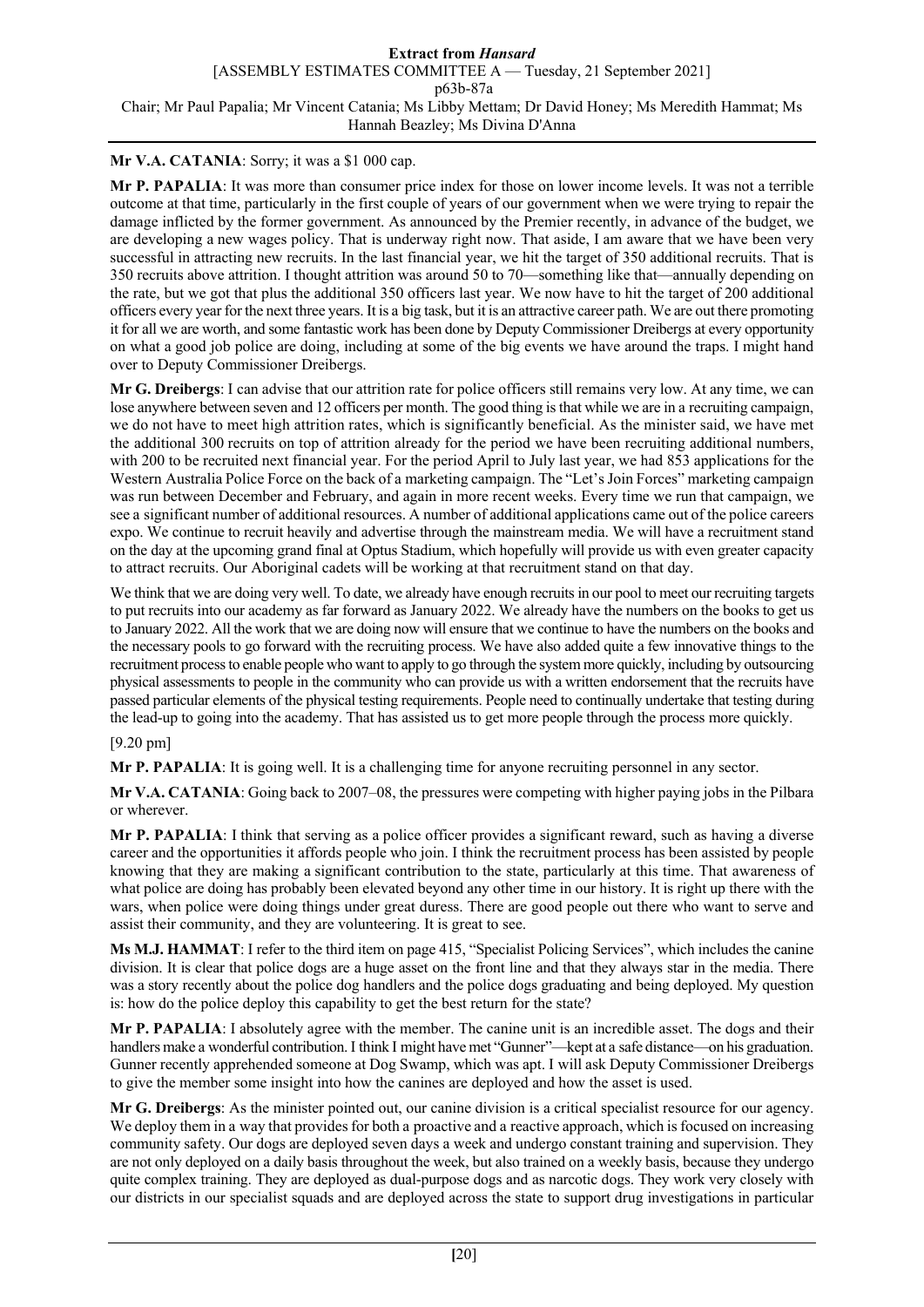and also other crime-related operations. Predominantly, the work they do in the regions is drug investigative work. The narcotic dogs provide us with a special investigative capability to search and locate, and they are particularly good at locating methylamphetamine. We deploy them based on our intelligence holdings. We deploy them when we have targeted patrols, when an area that we have been focusing on has experienced a high crime trend, for particular targets whom we are trying to focus on, and in other areas that we want them to patrol in. They are often linked with high-visibility patrols, with our air wing overhead. That is why quite often people see elements of our air wing combined with the canines. A lot of the footage that is shown on television of people being apprehended with the assistance of canines is caught by the air wing when they are chasing offenders. The canines are very effective in that model. As members can imagine, we do not have a dog for each district every day, so they are deployed based on intelligence when we think there is a high likelihood that we will need them immediately.

As I said, the metropolitan dogs undertake their structured training on a weekly basis. That is because the WA Police Force has a legislative requirement under section 17 of the Criminal Investigation Act to ensure that every animal is being trained for the purpose for which it is used. The deployment of a dog with inadequate training skills is a breach of the legislation. That is why our training has to be of the highest standard. To accommodate that, we recently we had specialist contractors assist us with the selection and breeding of dogs. They also gave us advice on the best breeders and assisted us with the training models. We have converted those particular contracted specialists to full-time employment working with the agency, so that rather than us relying on a contractor who may leave at any time or whose contract needs to be renewed, we now have one of the best canine trainers in Australia working specifically in our canine section.

As members can understand, our police dogs are taught to bite in only very controlled circumstances. Their skills are perishable and they require constant reinforcement through training, deployment and correction through oversight. It was not long ago that we had a Corruption and Crime Commission review to make sure that our dogs were being deployed appropriately and were not biting, because there was a concern that they had been biting when they should not have been. That was a significant issue and so we had to make sure that we were meeting our obligations under the legislation. We do not want our dogs to bite the trainers, officers or members of the public, most importantly, so we undertook a review.

It is of note that we have had 74 requests for the deployment of police dogs in regional WA locations. Ninety-seven per cent of those deployments have been for the purpose of narcotic jobs. We deploy them for a very specialised reason. They are very rarely deployed in regional areas for search activities or for the apprehension of offenders; they predominantly do drug work. When we did the capability review to make sure that our dogs met their obligations and could be trained to a suitable level, we identified that keeping dogs permanently in regional WA was a very high risk to the agency. The reason for that is that the dogs cannot continue to be trained on a weekly basis. In fact, we had dogs in regional WA that were not being trained for up to eight or 12 weeks. If the dogs are not trained for up to eight or 12 weeks, there is a high risk of them biting someone and not operating in the way that they should during drug searches. Also, the more they work in hot areas—particularly in the Kimberley and the Pilbara—the more they lose their skills very quickly and require more ongoing training. If we have to continually bring those dogs back every eight weeks to redo a course and then send them back out, it makes the training conditions difficult.

We identified that the best model for deployment for us is for all the dogs to be deployed centrally from Perth. The four dogs that we currently have in regional WA will be reallocated or redeployed back to Perth. The police officers and the dogs will come back, but the positions will be replaced by officers who do not handle dogs and who are going there for normal general duties police work, so the community will not lose an FTE, so to speak. Those dogs will be able to be deployed anywhere around the state at any point in time. That is a significant change to our business in the context that we may move a dog out of a regional location. We understand that people will miss the dogs because people form an emotional bond with the dogs. I think that they like the dogs more than the police officers, probably! People will miss them a lot when they leave, but, as I said, we have had 74 requests for the deployment of police dogs in regional WA, which is more than one a week. We undertake, and will continue to undertake, those deployments to regional WA. We can use our air wing and, ultimately, our new helicopters in the future.

## [9.30 pm]

**Dr D.J. HONEY**: In relation to the dogs, I was struggling to remember the name of the dog in Broome that was taken away and then put back.

## **Mr V.A. CATANIA**: Woof.

**Dr D.J. HONEY**: No. But one of the points made in that local community was that although the dogs are obviously important for their police work, the police officers said that they break down the barriers in interacting with members of the community and, in fact, are a substantial aid to a more meaningful or successful interaction between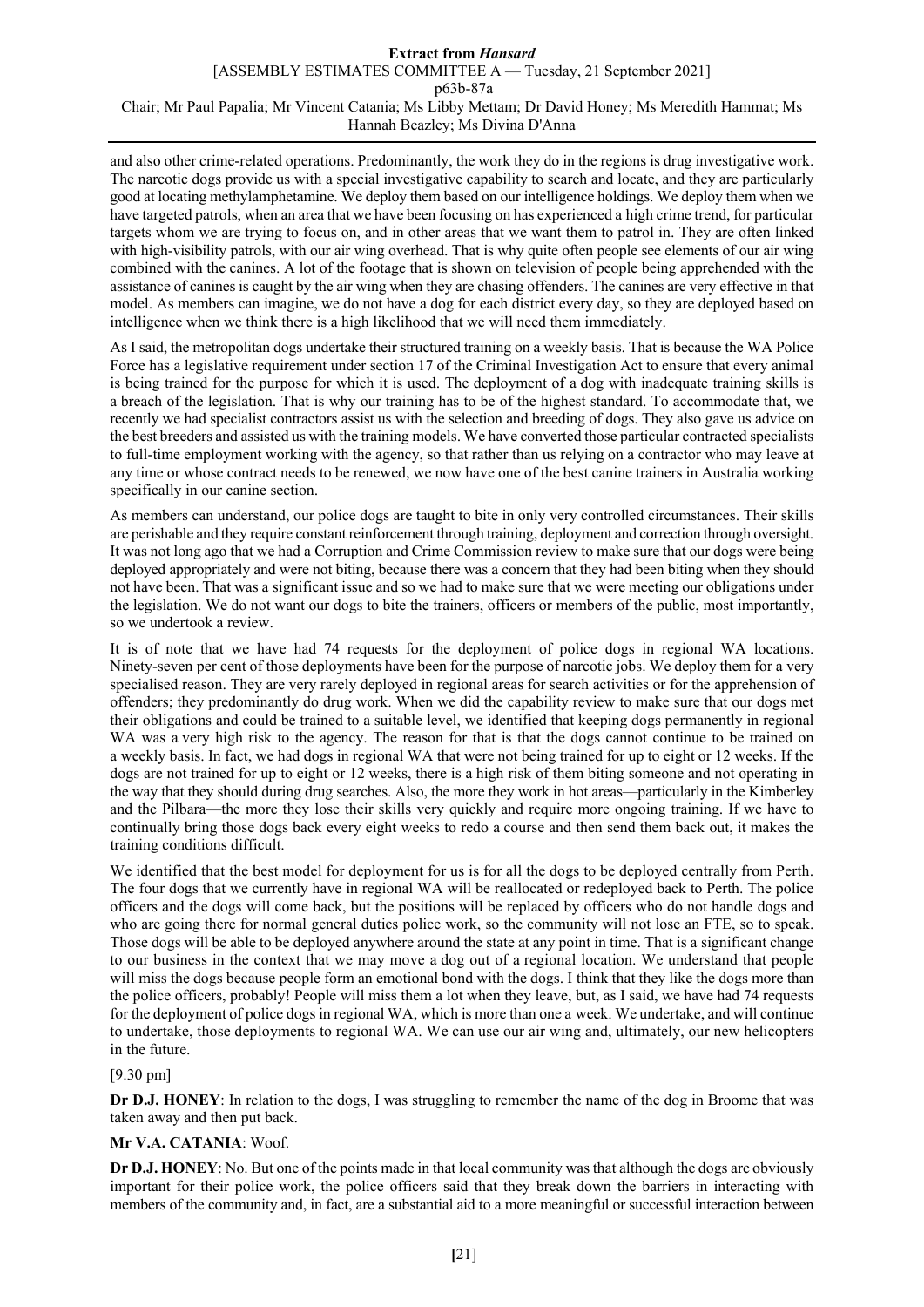the police and the community. I wonder whether there is a function for dogs? I am talking about dogs staying in the community for a long time, not just being there for a short period.

**Mr P. PAPALIA**: I will say something and then give Gary another go. The dogs to which the member is referring are dual purpose. They have two tasks: one is the detection of illicit drugs; the other, as the member heard, is apprehending people. They are not really dogs that you want to go and pat; that could be quite negative for relationships with the community! I will hand over to Deputy Commissioner Dreibergs for a further response.

**Mr G. Dreibergs**: Thank you. There is a significant shortage of suitable dogs throughout Australia, and the training program for a dog is significant. It is an 18-week course just to get the dog upskilled in the first instance. There is no doubt that communities love their dogs when they are there. Basically, we would not invest in a significant asset like that for the purpose that was described by the member, with respect. Maybe in the future a retired dog in town with someone may be okay, but for that purpose, they are a very expensive asset, they are very hard to obtain and they lose their skills very quickly. The Kimberley dog was losing its skills very quickly, for instance.

**Mr P. PAPALIA**: People like them, but not as a pet or something that is nice and friendly; it is something that they view as being an additional asset for police. But, as the member heard, for the dog and the handler, this skill set erodes quite rapidly. The training regime that the deputy commissioner referred to is very high-level and intense, and it can be dangerous in the event that that skill set erodes and the dog's response to commands diminishes. That can be very bad and even a threat to the handler. My understanding is that dogs only retain that level of capability for a maximum of about five or six years. At the end of their career, the dogs have to be retrained to be able to be retired to ensure that they are safe for reintroduction into the community. They live with their handler 24/7 during that course and subsequently, and in normal practice, they would retire with that handler, but they have to be prepared for that to happen.

**Dr D.J. HONEY**: They have to be acclimatised, yes. I turn to pages 414 and 415 and the tables in parts 1, 2 and 3. If we look at the totals of the "Employees (Full-Time Equivalents)", from the 2020–21 budget to the 2020–21 estimated actual, there was actually a reduction of 25 officers in that total. The budget indicates that there is going to be an increase of 324 through to 2021–22. I am just trying to get a handle on those totals. What is the baseline year for the 950 officers? The minister said that there was going to be an increase of 950 officers. What is the baseline of that, and what is that baseline against in terms of those totals?

**Mr P. PAPALIA**: The first 150 officers were a direct response to the requirement to meet demand at the outset of the COVID pandemic. Subsequent to that, the commitment for 200 a year thereafter for four years was made, but that first 150 was in the same financial year as the first 200. In the last financial year, which ended in July, 350 were delivered above attrition; subsequently, it is 200 a year above attrition.

**Dr D.J. HONEY**: If I look at the 2020–21 estimated actual and the 2020–21 budget and total those numbers, I get 9 122 as the budget and 9 097 as the actual, so there was in fact a decrease in police numbers. That is for these totals; I do not know whether there are numbers other than this. There was not a net increase. I see that there is a budgeted increase of 324 on those totals against the 2020–21 budget, which would seem to fall shy of that target.

**Mr P. PAPALIA**: Member, look, I am willing to trust the integrity of the process and Mr Pasquale's contribution to the state in budgeting and accounting for the increase and all the funding thereof, but I will pass to him for an explanation as to what the tables demonstrate.

**Mr F. Pasquale**: In relation to the services that the member is referring to, for that part of the *Budget statements*, the member is correct that in those numbers, the total number is in the order of 9 000. It is important to understand that FTE is measured in terms of effort, so it is the total number of operational hours represented in FTE terms. It is not just for police officers; it is for total FTE across the whole of WA police, so it includes our public servants. To answer the member's question about the baseline, I guess I am saying that there are many factors that will have positives and minuses on the movements between those years. In terms of authorised strength or baseline strength for police officers from the ranks of recruit to commander, within that 9 000 or so FTE that we are talking about, I am happy to give the member the numbers of the authorised strength moving across the estimates years, going back to 2019–20, and these are baseline authorised strength as at 30 June each year. For 2019–20, it is 6 423; for 2020–21, it is 6 741; for 2021–22, it is 6 940; for 2022–23, it is 7 140; for 2023–24, it is 7 330; and for 2024–25, it is 7 330. Those numbers are showing increases, which are net increases as a result of the new additional programs.

**Dr D.J. HONEY**: Within those numbers, in relation to the 2020–21 estimated actual number of police officers, how many police officers did we have as an estimated actual in 2020–21 versus the budget?

**Mr P. PAPALIA**: I will ask Mr Pasquale to respond.

**Mr F. Pasquale**: In terms of the estimated actual for the service, for police officers alone, for 2020–21, it was 6 624.

**Dr D.J. HONEY**: It was 6 624.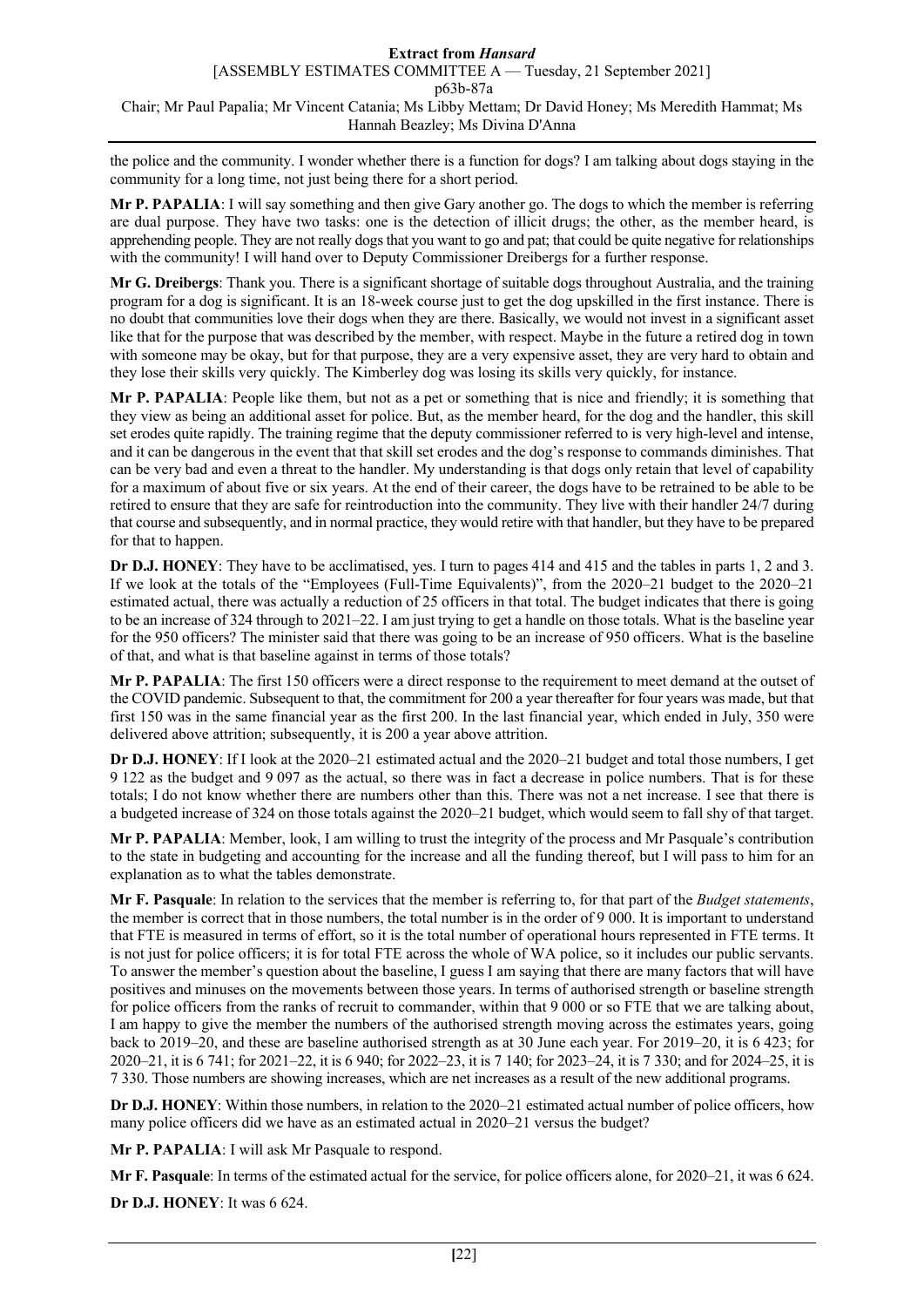**Mr P. PAPALIA**: Does the member think that we are going to try to rip him off? Slide one past him?

**Dr D.J. HONEY**: No, I did not think that, minister. I trust the minister's integrity absolutely. I am just trying to get a handle on the total number of increases, and Mr Pasquale has explained that to me, so I have something to track. Thank you.

## [9.40 pm]

**Ms L. METTAM**: I refer to page 411 and paragraph 6, which states —

The Western Australia Police Force continues to build positive relationships with young people in the community.

This is a bit of a local question. I know that the term has changed, but I am referring to youth crime prevention officers.

**Mr P. PAPALIA**: Youth policing officers or YPOs.

**Ms L. METTAM**: I stand corrected. We certainly welcome the additional police officers in Busselton, although I understand there was a challenge with some Government Regional Officers' Housing. Could I get some clarification on those additional officers for the Busselton Police Station and also on whether there is any dedicated YPOs for Busselton?

**Mr P. PAPALIA**: I might get the actual numbers. I should remember but I cannot specifically, but we can provide that as supplementary information. The number of additional police officers is in the public domain. This is the number specifically for Busselton. The member for North West Central already got his answer for Carnarvon.

**The CHAIR**: The minister is obviously agreeing to provide supplementary information. Can he please state the supplementary information exactly?

**Mr P. PAPALIA**: I undertake to provide for the member the increase in police FTEs for the Busselton Police Station.

[*Supplementary Information No A7.*]

**Mr P. PAPALIA**: I think we put out a media release about it. I do not have it on me, but it is in the public domain.

**Ms L. METTAM**: I know.

**Mr P. PAPALIA**: I am very proud of it.

**Ms L. METTAM**: Further to that, what is the status of the YPOs for Busselton? The concern was that the YPOs for Bunbury were being stretched across the region.

**Mr P. PAPALIA**: Although the status of YPOs might be a little bit in the weeds for a specific response right now, I can ask the Commissioner of Police to talk about youth policing officers and the effort to deploy them in greater numbers. I think that is something he can talk about.

**Mr C. Dawson**: Obviously, as the member will be aware, the south west is a high-volume attraction area for people other than the normal residents. For instance, we obviously have a big plan underway for school leavers, as we do every year. On the specificity of the duties of the additional officers, some we dedicate to youth policing itself and do not get drawn into the normal tasking elements, but that does not mean that they do not exercise at times the powers of a constable to charge. What we are also overtly doing is directing them to assist in activities such as ranger programs and school and police and community youth centre efforts. A lot of not-for-profit organisations that are providing youth leadership are aligned to streaming at-risk youth—those who perhaps are being cautioned or who have for the first time been involved in the criminal justice system—towards programs that divert them away from those bad pathways. That is not meant to take away from the roles that are supportive of the Department of Communities, the Department of Justice and, obviously, the schools themselves. I have overtly directed all district superintendents to actively encourage police to attend at such youth centres, specifically PCYCs, because we do not want them to become just a sport and recreation–type of activity whereby we do after-school care. Local governments and other providers do that. These are specifically targeted to those at-risk youth.

We did change the name, as was indicated earlier. When officers attend at a home and the young person we might be going there for is not a criminal, and we introduce ourselves as youth crime officers, obviously that is sometimes the wrong label to attach to a child who has gone a little astray or is at large and actually needs just a bit of correction. We are very keen to ensure that the relationship does not poison the relationship with police but in fact is positive. I know that I and every other police officer who has done it get a lot of job satisfaction in seeing some youth divert away from making bad decisions. It is right across every police district now. We are seeing very good success with that and we have a dedicated youth division that supplements the work of other government and non-government agencies.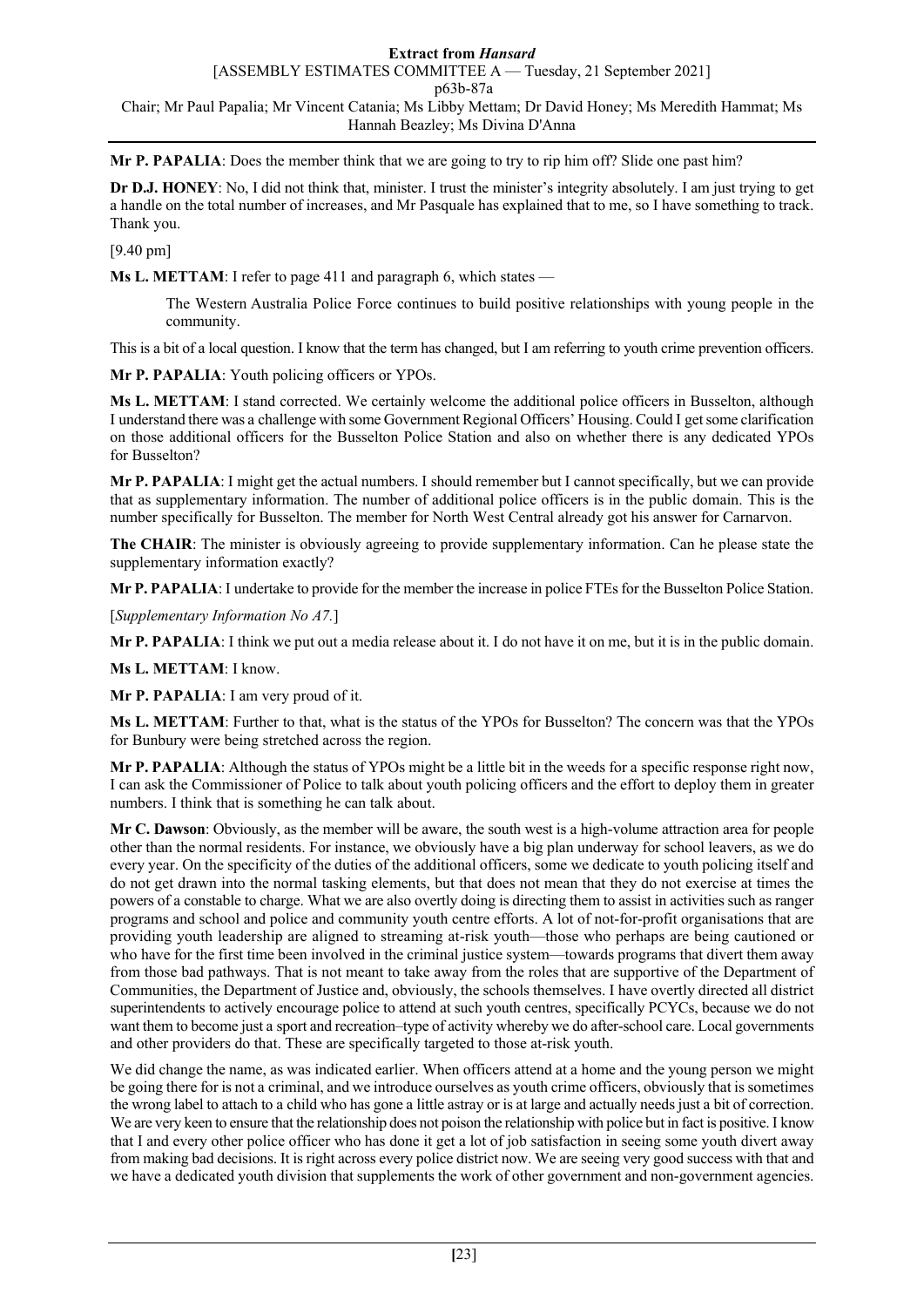**Ms L. METTAM**: The experience locally in Busselton has certainly been very positive. There was a great presence of YPOs when the youth centre first opened. It is my understanding that YPOs are based in Bunbury but are stretched across the region, so there is a lot of local interest in seeing two of them dedicated to Busselton given the increased demand. I would ask by way of supplementary information to be provided with an update on whether there has been any change there.

**Mr P. PAPALIA**: Is that on whether there are YPOs in Busselton as part of the increase?

**Ms L. METTAM**: Yes.

**Mr P. PAPALIA**: I am sure we can check that. The observation I make is that despite the specific designation that the commissioner has referred to, all police undertake that sort of role. It is not isolated to YPOs to engage with young people and endeavour to build relationships and provide a degree of mentoring in the community. That is done by all police. It is not specifically those individual police who can do it.

I put in a plug for the member's officer in charge down there, Manus Walsh, who is a bit of a legend. He is very capable and quite young compared with me. I am sure he is out there leading his team in engaging with local young people, and doing that universally. It would not just be the YPOs who are responsible for that task.

**Ms L. METTAM**: We still want more!

**The CHAIR**: Minister, there was a request for some supplementary information.

**Mr P. PAPALIA**: We will not change the supplementary information; I will just ensure that it identifies whether there are YPOs associated with that FTE increase.

**Ms L. METTAM**: But will it include a reference to the YPOs?

**Mr P. PAPALIA**: It will include whether there is a YPO element to that FTE increase.

**The CHAIR**: Because we previously allocated a number to specific information —

**Mr P. PAPALIA**: I am just undertaking personally to the member that I will make sure that that is incorporated in that. I do not think we need to change it.

**The CHAIR**: Is everyone happy? Very good.

**Mr V.A. CATANIA**: I do not know whether I am right here, but page 410 refers to the COVID-19 response and the commissioner's new role in ensuring —

**Mr P. PAPALIA**: Which role—Vaccine Commander?

**Mr V.A. CATANIA**: On the vaccination rate.

**Mr P. PAPALIA**: If the member wants to ask a question about that, the commissioner will be responding in his role as COVID-19 Vaccine Commander on Thursday as part of the health division. He will be advising the Minister for Health at that time.

**Mr V.A. CATANIA**: I will have to wait until then.

**Mr P. PAPALIA**: Yes, but the commissioner's role is different.

**Mr V.A. CATANIA**: It is just about being able to increase the vaccination rate in regional WA.

**Mr P. PAPALIA**: It is on Thursday morning with the health minister.

[9.50 pm]

**Dr D.J. HONEY**: I refer to page 415, "Regional and Remote Policing Services". Between 2020–21 and 2021–22, there is a 6.5 per cent increase in staffing but the cost of service flatlines. Does that mean that other services will be cut to accommodate those additional officers? How will the costs of additional FTEs be accommodated? There is a one per cent cost increase for the total cost of service, but a 6.5 per cent increase in staff.

**Mr P. PAPALIA**: I will ask Mr Pasquale to respond.

**Mr F. Pasquale**: What the member said is correct, but what he cannot see in terms of the financials are the movements against the financials. I can talk the member through some of the adjustments on the financial side. The movement from the 2020–21 estimated actual to the 2021–22 budget is about a \$3.4 million increase. Because this is a portion of the business and the costings are based on a costing methodology, the gross costs that contribute to these movements is just under \$40 million to support the new additional 950 program, which included \$37.6 million for the additional police officers, so the portion of those additional police officers that belongs to regional and remote policing services is attributed to that \$3.4 million. In addition, \$1 million was for ChemCentre and PathWest, which were flow-on costs associated with the additional program and, again, the portion of that \$1 million has been attributed to the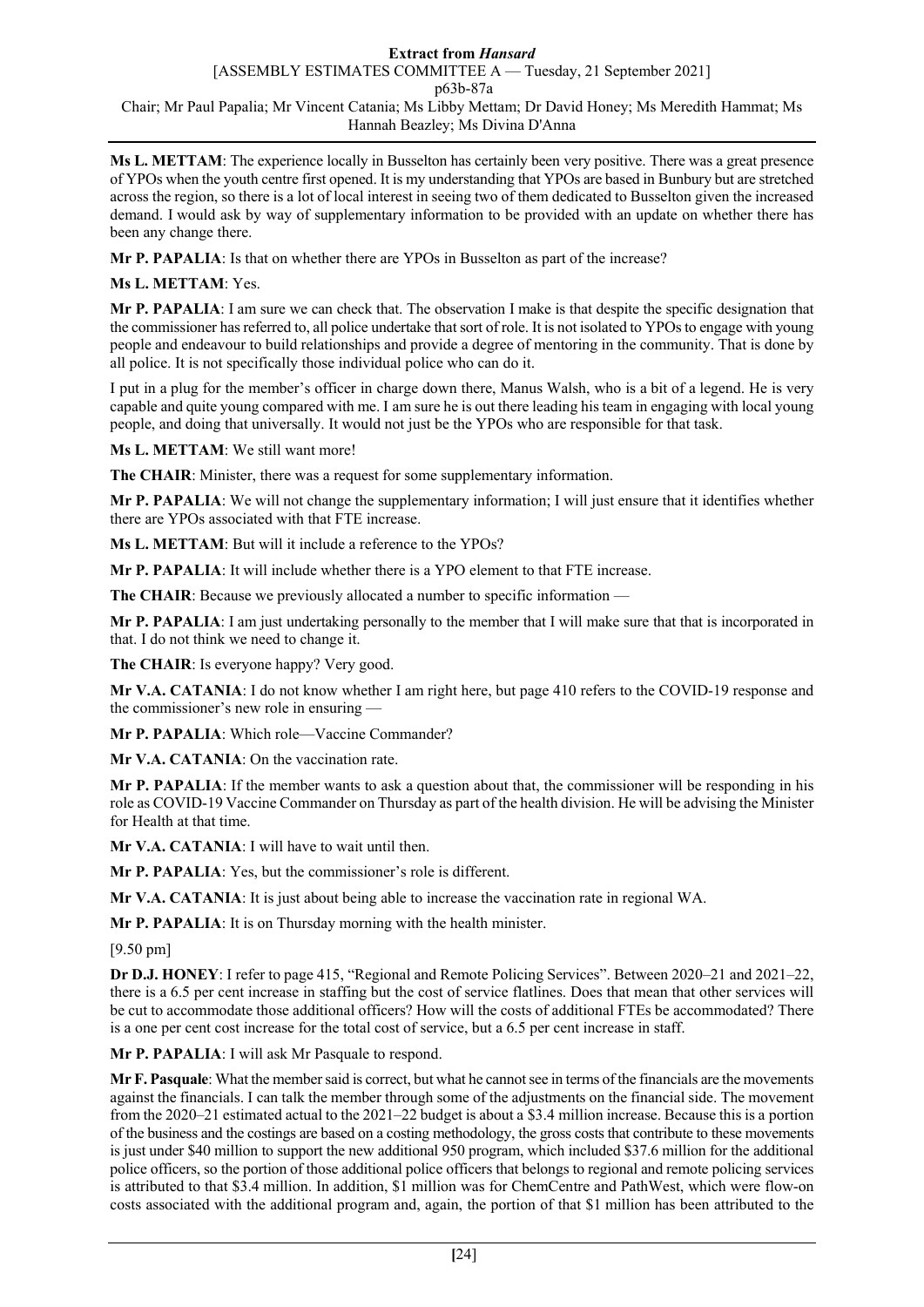\$3.4 million. Finally, there is \$1 million for the infrastructure planning, so the proportion of that \$1 million goes to that \$3.4 million. What has been offset, though, for one-off type costs is the \$900 000 for one-off expenditure for cyclone Seroja, which occurred in the previous year. There is the portion of the \$12.9 million that was attributed to the body armour project in 2021 and that is, obviously, complete, so that portion of cost will not flow on. Similarly, there was the portion of \$5 million for Operation Heat Shield, which occurred in 2020–21. There are those one-off costs that occurred previously that are not occurring in the out years, hence why the member is not seeing an adjustment in the costs. But the budget is reflective of the additional police officer program.

**Dr D.J. HONEY**: Is it correct that the wages for the 950 police officers was an additional \$36 million? In relation to the answer that was just given, were the increased wages costs \$36 million for the 950 officers?

**Mr P. PAPALIA**: Mr Pasquale.

**Mr F. Pasquale**: That is the proportion of the 950 —

**Dr D.J. HONEY**: Is it the proportion of the 950 allocated to regional and remote WA?

**Mr F. Pasquale**: That is correct.

**Dr D.J. HONEY**: I thought the government was paying them very little!

**Mr P. PAPALIA**: The member is on the case to make sure they get their money.

**Ms H.M. BEAZLEY**: I refer to the fourth paragraph on page 416 and the corresponding line item on page 417, "Helicopter Replacement". Can the minister provide an update on the delivery of the two new helicopters?

**Mr P. PAPALIA**: I would love to wax lyrical about the two new helicopters because I am very excited about that commitment, but I might hand over to Deputy Commissioner Dreibergs to make a more informed contribution.

**Mr G. Dreibergs**: Currently, our helicopter fleet consists of a 1990-built Kawasaki BK 117 and a 2011-built Dauphin. We are investing \$54 million in the replacement of those helicopters with the same type of helicopter fleet. Effectively, we will have two of the same helicopters, the new Airbus H145 helicopter, the first of which will be delivered to the Western Australia Police Force in December 2022. The second one will arrive in September 2023. The first of the new helicopters will be fully operational by April 2023 and the second will be fully operational by October 2023. As the member would be aware, our state, being the single largest policing jurisdiction in the world, requires significant air support, and this will further increase the size of the Western Australian Police Air Wing. WA police helicopters are used for highly specialised missions and they have mission role equipment to accommodate that. They are rapidly deployed and non-impeded by traffic congestion. They can provide real-time eyes on intelligence to officers and decision-making on the ground, so the capability with which they will be provided will provide us a live feed to officers on the ground either at the State Operations Command Centre or back at police air wing. They are used in police pursuit management, as the member would be aware, and provide significant safety for the community because they allow our officers to turn off their lights, slow down and stay back from a pursuit while the helicopter sits above using mission role equipment, including a forward-looking infrared camera and night-vision goggles to observe an incident at night-time, hence making it much safer without police officers having to continue to pursue on the road. Quite often, they can continue to follow the vehicle and offenders when they leave the vehicle. They are also used as a hazard management tool during large land and marine search rescues and they assist the state search and rescue advisory group in the deployment of resources as required. They can be used to winch survivors from water and land rescues and they can obviously be deployed to lengthy distances from the Perth metropolitan area.

The benefit of going to a standardised fleet is that there will be reduced inventory on tools and reduced pilot, engineer and tactical flight officer training requirements. As the member would be aware, we have two totally separate helicopters right now, which require two totally different systems of engineering, tools and training. Our helicopter pilots have to train in two different types of choppers and our tactical deployment teams also have to train to deploy in two different systems, so they will have to be trained to deploy in only one system. The police force has been looking forward to having two of the same helicopter for many, many years. There will be significantly reduced downtime for the helicopters and there will be the interchangeability of parts between aircraft, enhanced fault finding and improved operational availability. Also, we will have a single suite of pilot, tactical flight officer and engineering procedures, which require Civil Aviation Safety Authority scrutiny and approvals. All the procedures and processes that we undertake at the Western Australian Police Air Wing have to be approved and signed off by CASA. Having two choppers of the same type will require only one set of safe systems to be signed off, which is significant.

The H145 helicopters are capable of being deployed to Geraldton, Kalgoorlie and Albany and into greater regions of WA, depending on fuel stops. Clearly, going from one location to another takes time, but with the appropriate ability to stop and fuel, they will be fine. Basically, there is a refund in terms of a trade-in. The current helicopter will be provided with a trade-in value for the Dauphin. We are taking advantage of that and that is why it is being brought forward. I do not have the exact cost, but the minister may be able to provide that when I finish. Actually, it